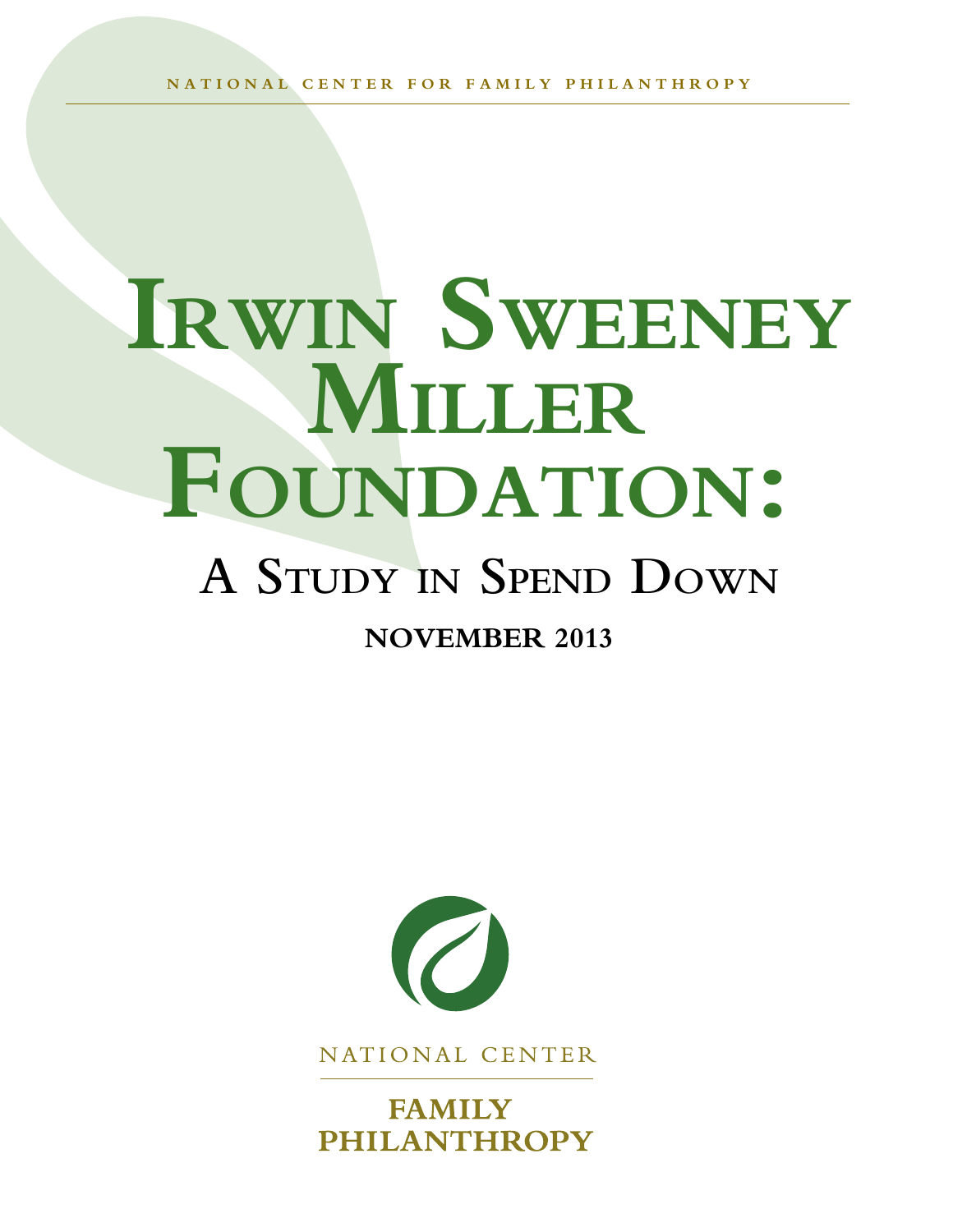

**Exploring Key Issues in Family Giving**

#### **NATI O NAL C E NT ER F OR FAMILY PHILANTH RO PY**

### Irwin Sweeney Miller Foundation: A Study in Spend Down

*This is the story of the third generation members*<br>of the Miller family who chose to spend down<br>the Irwin Sweeney Miller Foundation, with *of the Miller family who chose to spend down the Irwin Sweeney Miller Foundation, with assets of approximately \$25 million. Their story is different from many in two important ways. First, the decision to spend down had not been suggested or implied by previous generation donors Nettie Sweeney Miller, Clementine Miller Tangeman, J. Irwin Miller, and Xenia Miller. Second, the decision was driven by the possibility of making a significant difference in Columbus, Indiana, the family's historic community, even though only one of the six current generation families still lived there.* 

**In This Issue:**

- 2 Irwin Sweeney Miller Foundation History
- 3 Family Involvement in the Foundation
- 4 The Irwin Sweeney Miller Families
- 5 The Beginning of Change
- 6 The Planning Process
- 9 Phasing Out Grants
- 11 Creating an Enduring Legacy
- 14 Other Foundation Responsibilities
- 15 Family Reflections on the Spend Down
- 16 Final Observations
- 17 ISMF Timeline
- 18 Additional Resources



NATIONAL CENTER **FAMILY** PHILANTHROPY Inevitably, family foundation spend downs involve a struggle between different beliefs about potential "goods." Some families do good by continuing the foundation over the years and growing the assets. But that approach isn't for everyone. Some families would be more effective if they considered a creative and strategic spend down, as did the Millers.

Some families don't have the interest, experience or time to continue a foundation from one generation to the next, even if they have good working relationships. However, one of the important learnings from the ISMF experience is that even families with some strained relationships can often work well together for a stated period of time around a specific cause or project. The Columbus community has benefited enormously from the willingness of the third generation to respect the family's legacy, think strategically, work with each other and the community, and ultimately make critical decisions about the future of the foundation.

Although this story is about spend down, it is also about two other issues that have a broader application to family foundations. According to reports from the affected nonprofits, ISMF closed out grantmaking for individual grantees with thoughtfulness and respect. Other foundations that are changing grant focus or phasing out long-supported organizations can learn from the way that ISMF communicated with and prepared their grantees. Second, the ISMF board chose to focus their efforts and significant dollars on a major project in Columbus, the donors' hometown. Family members looked carefully at the kind of giving that had been important to the donors, discussed the legacy they wanted to add, and agreed on focusing the foundation's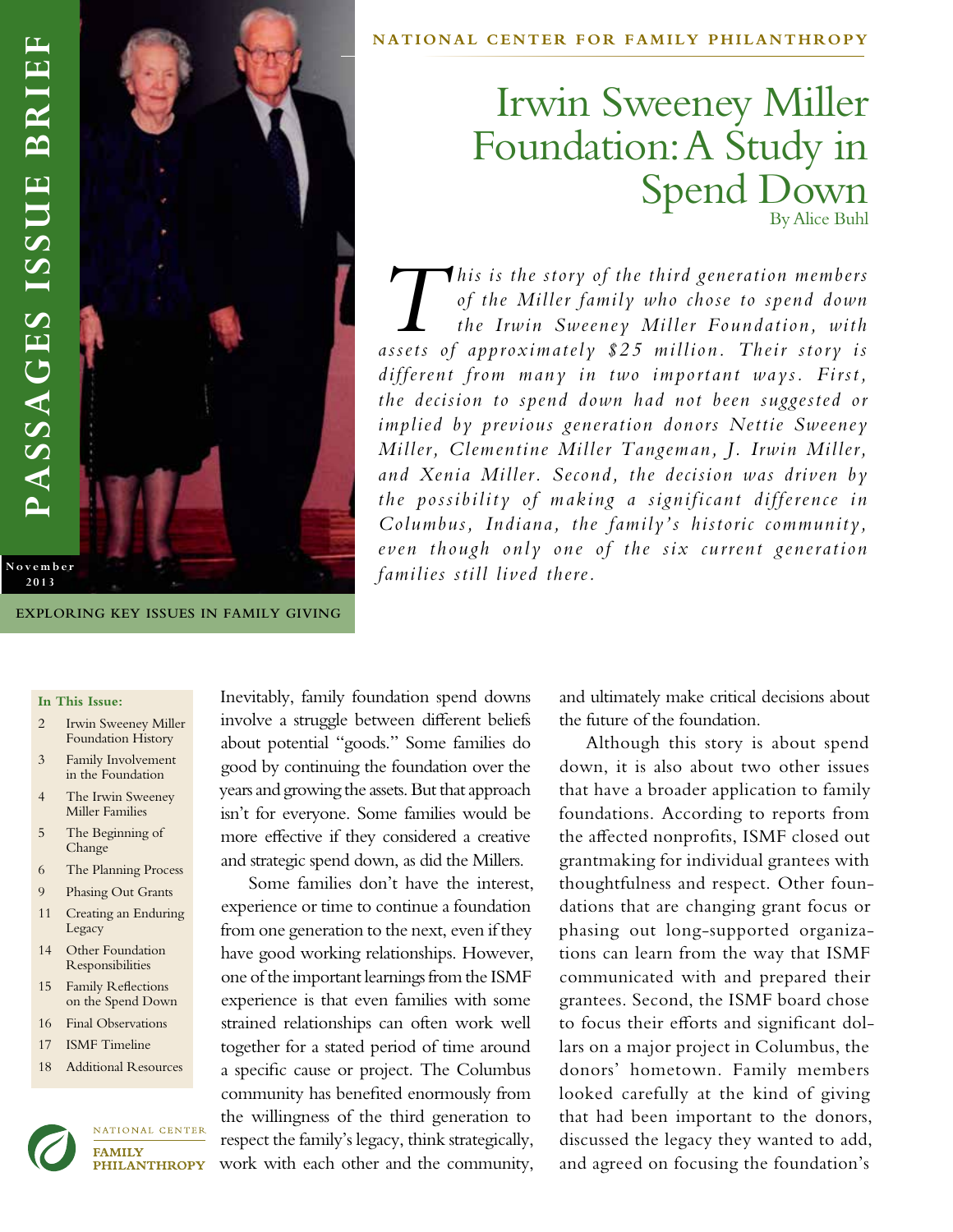remaining resources. The ways the foundation chose to support a major community effort can be instructive for others whether or not a foundation is spending down.

The Miller family graciously agreed to document this process and talk with me as I was putting their story together. I believe that their experience might help other family foundations, particularly smaller ones, think about spending down, phasing out grants, and strategic grantmaking. My viewpoint of the ISMF spend down is not entirely objective since I was a consultant/facilitator for the early parts of the process. However, that experience has also given me insights that I might not otherwise have.

The first part of this paper describes the early phases of decision-making and the steps taken to implement the spend out. The second section looks at the three areas of substantive work: current grantees, downtown redevelopment, and other community and property projects. The final section includes reflections and comments from interviews with family and community members in late 2012, as the foundation was in the final phases of shutting down. In all sections, family or community quotes are in italics.

#### **ABOUT THIS PAPER**

This paper represents the latest in in the National Center for Family Philanthropy's series of publications, guides, and webinars on the topic of limited life foundations and the processing of spending out. This paper was created in partnership with Duke University's Center for Strategic Philanthropy and Civil Society, which shares our interest in exploring the special challenges facing spend down foundations. Featured NCFP guides on this topic include "The Power of Urgency: The Eckerd Family Foundation's Limited Life Approach" and "Alternatives to Perpetuity: A Conversation Every Foundation Should Have." See the end of this paper for a list of additional resources on this topic, and visit the Knowledge Center at www.ncfp.org to view our Special Focus Area on this topic.

#### **Irwin Sweeney Miller Foundation History**

#### *(see sidebar on page 4 for family history in Columbus)*

Miller family members talk about seven generations of community philanthropy. Each generation has carried forward stories of the ways that their predecessors supported individuals, churches, and community organizations. The community also benefitted from a family business, later a public corporation, Cum-

mins Engine Co., headed by J. Irwin Miller. In addition to its other philanthropic support, Cummins funded nationally known architects to design schools and community buildings, making Columbus an architectural showplace.

The Irwin Sweeney Miller Foundation itself has had a long and sig-



Joseph Irwin Miller

nificant history. It was established in 1952 by Nettie Sweeney Miller, her children J. Irwin Miller and Clementine Tangeman, along with Nettie's sister and a family friend, as a vehicle to carry out the philanthropic activities of the Miller family. Over the years, additional assets were contributed by the early generations of family members. In the 1960s the foundation worked with the Cummins Engine Foundation and the Irwin Union Bank to fund national causes such as civil rights and education, as well as provide funds to local Columbus organizations, giving away as much as \$4.5 million per year.

In the late 1970s ISMF directors decided to focus the grantmaking closer to home in an effort to become more knowledgeable about and connected to grantees. The foundation had spent most of its assets and returned to depending on annual contributions from its directors.

J. Irwin Miller and his sister Clementine Tangeman were well known for their local philanthropic work. ISMF supported many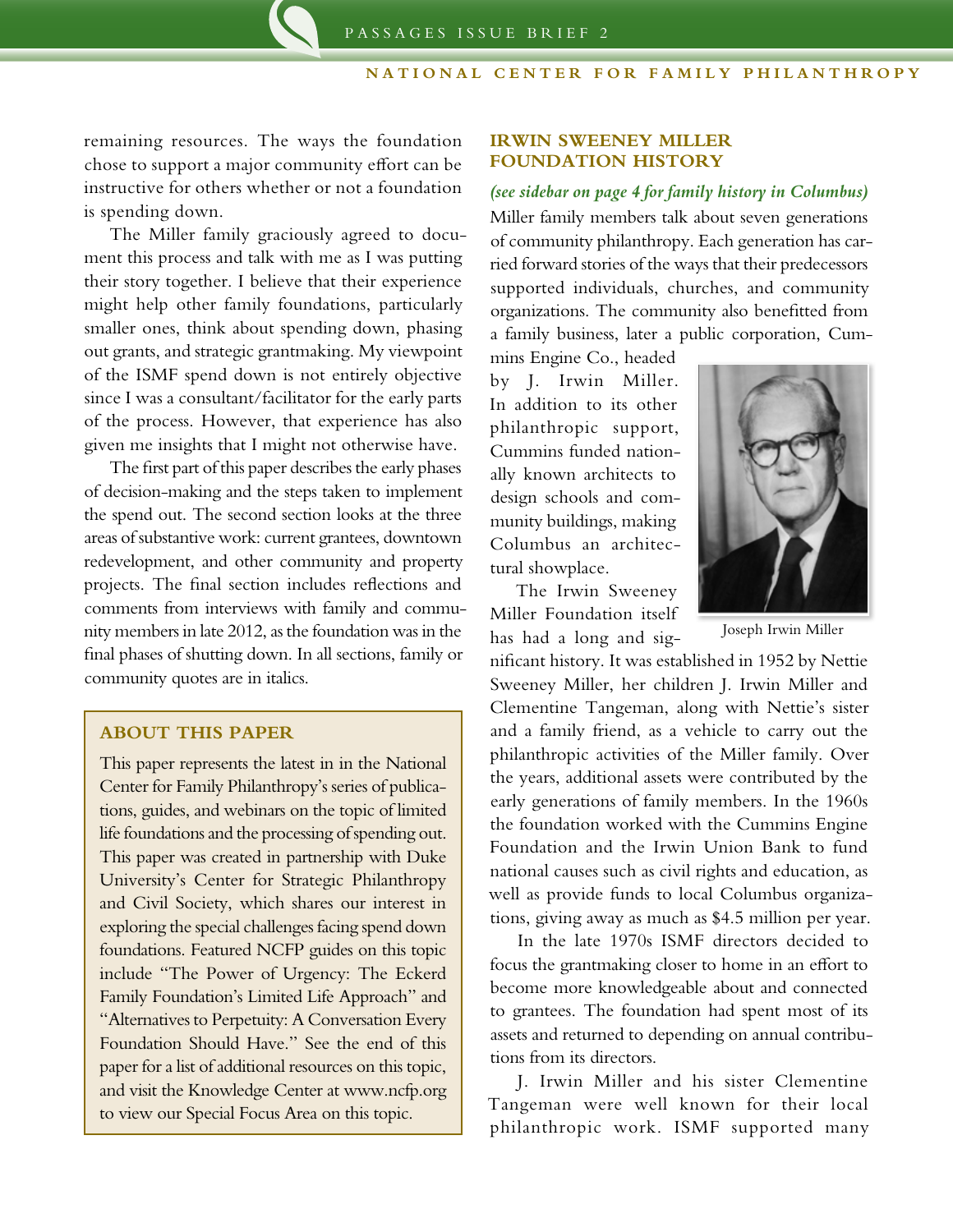**FAMILY INVOLVEMENT IN THE**

Family members of the current generation were invited to join the ISMF board as they reached the age of 18 but at first rotated on and off the board with only one person from the third generation serving at a

**FOUNDATION**

organizations in Bartholomew County, and the staff worked closely with grantees on issues that significantly benefited the county and extended the impact of the grants. In addition, the foundation made major infrastructure grants in the community. As the foundation spent down in 2010, the following summary in the local paper,

*The Republic*, described a few highlights of the family's philanthropy:

> *In the 1960s, commercial and residential development drew people to the north and east and put the health of Columbus' downtown at risk," said Margaret Miller, a child of J. Irwin and Xenia Miller [his wife]. "To address this concern, a long-term strategic plan was created by the first Redevelopment Com-*

J. Irwin Miller and his wife, Xenia Simons Miller

time. The Millers had five children: Margaret, Catherine, Betsey, Hugh, and Will. Mrs. Tangeman's stepson John also joined the board. In the mid '70s, all family members and their spouses were added as regular trustees. However, it was well known among family members that Mr. Miller and Mrs. Tangeman directed the decision-making.

> After Mrs. Tangeman's death in 1996, Mr. Miller continued to set the direction for the grantmaking. He was chair, and Xenia

*mission [which included] a civic and social center in the heart of the community.*

*That development was often referred to as Super Block, a futuristic structure set in the midst of 19th century buildings. The complex included a shopping center owned by the Miller family, but added to it at the urging of architect Cesar Pelli was a social center that came to be known as The Commons.*

*There were other significant gifts to follow—brick and mortar projects like the renovation of Franklin Square buildings and their subsequent donation to the Heritage Fund [the local community foundation]; the original restoration of the building that would house the Visitors Center and its subsequent expansion; the creation of the Columbus gallery of the Indianapolis Museum of Art.*

*There were also gifts of outstanding public art: Henry Moore's "Large Arch," Jean Tinguely's "Chaos" and Dale Chihuly's "Yellow Chandelier."*

Miller, his wife, became president of the foundation. A paragraph from a letter he wrote to the trustees in May of 1997 described how Mr. Miller saw his role (with identifications added):

*After CMT's (Mrs. Tangeman) death, when ISMF Directors decided to do strategic planning for the future of the Foundation, XSM (Mrs. Miller) and I agreed that we should do this. However, in recent weeks, we have both become uncomfortable with this course of direction. ISMF was founded with the principal purpose of enabling our generation to do the kind of philanthropy we wanted to do in our lifetimes, following the projects and programs we thought were the best ideas at the time. XSM and I want ISMF to continue to do that—with principal focus on the projects and initiative coming up in Columbus, and with help from the whole board. If the directors want to take ISMF in a different direction, you can, of course, do so after we are gone, with those assets which remain, and you can and should pursue programs of interest to you with monies which you contribute…*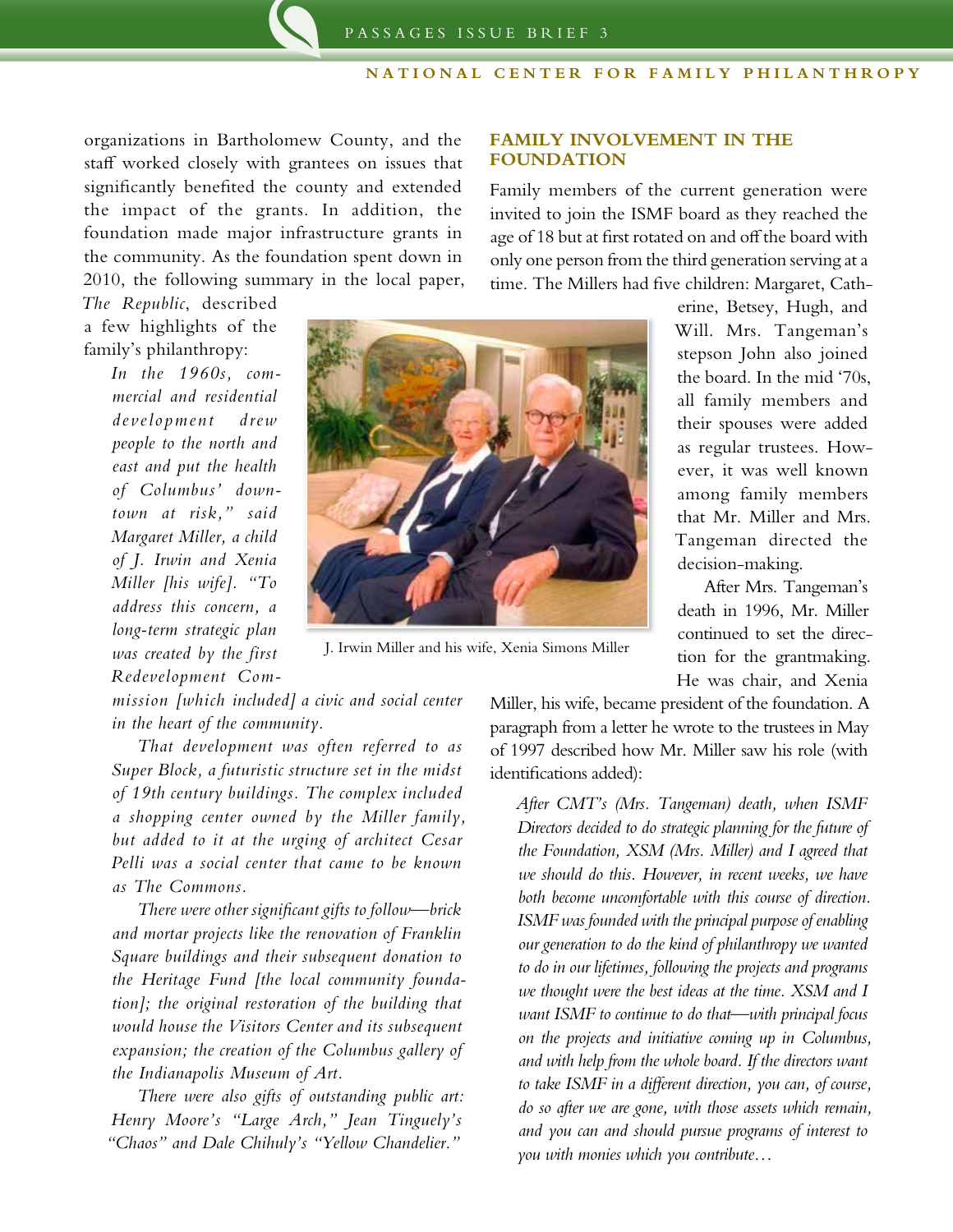*Of course, if the majority of the Directors of ISMF disagrees with our preferences for the direction of ISMF during our lifetimes, they can vote to do something different. In that case, XSM and I will let the Board run ISMF as it chooses with absolutely no hard feelings and with respect for your responsibilities as directors, and we will pursue our philanthropic interests by making these grants directly out of our personal assets.*

Family members, reflecting back to that time, said:

- • "Our mom, dad, and Aunt Clemmie told stories about previous generations, going back seven generations. Each generation had embraced a sense of responsibility and commitment to the community."
- "My father made a point of showing me poverty. Dad wanted to make sure we understood how lucky we were. Our parents' religion really

formed most of their and their own parents' tradition; my grandmother helped others. I was always aware that we were a family of givers and came from a family of givers."

- • "In some respects we didn't have a lot of choice. Irwin and Xenia were the wheel of the car and we were kind of tagging along, even though they went out of their way to involve us."
- • "We didn't feel effectively engaged while our parents were alive."

In contrast, a long-time foundation staff member reported that she felt that Mr. Miller listened to her even when she did not agree with him. The community respect accorded to the staff suggests that Mr. Miller hired strong staff members and supported them.

#### **The IRWIN SWEENEY MILLER FAMILIES**

Family history in Columbus, Indiana goes back to J. Irwin and Clementine's great-grandfather, Joseph Ireland Irwin who was born in 1824 and moved to Columbus as a young man. The Miller and Sweeney families came to Columbus in the latter half of the nineteenth and early twentieth centuries, with all three families becoming leaders in business, politics, philanthropy, and the church. For many years the Irwin home (called 608 by the family) was home to four generations of an extended Irwin-Sweeney-Miller family, which included the Miller's two children, Clementine and Irwin.

The males in the family were active in politics and business. J. Irwin Miller ran Cummins Engine, the most successful of several family businesses, from 1934 until 1977, interrupted only by service in the U.S. Navy during World War II. He helped to establish the National Council of Churches and served as its first lay president. He led religious and business delegations that pushed for legislation that became the Civil Rights Act of 1964. Under his leadership, the Cummins Foundation provided architectural fees for new public buildings in Columbus, bringing world class design to

schools, fire departments, and municipal buildings.

With some notable exceptions, women in the family weren't directly involved in the businesses, but the family supported their education and roles as leaders in philanthropy. Nettie Sweeney Miller was a well-known churchwoman and served as the first president of the foundation, followed by her sister Elsie. Clementine Miller Tangeman, the third president, graduated from Smith College, served as Gray Lady in Italy in World War II, and was a leader in the International Girl Guides and Girl Scouts for over 60 years. Mrs. Tangeman was a leader in funding the Christian Theological Seminary, as well as the schools she attended. Her life and philanthropy have been chronicled in a paper entitled, "With Strength to Reason and the Warmth to Feel" (Andrea Walton, Center for the Study of American Culture and Education, New York University School of Education, 1998).

After Mrs. Tangeman's death in 1996, Xenia Miller, J. Irwin Miller's wife, became president of the Foundation. Mrs. Miller also had wide-ranging philanthropic interests, including horticulture, art, historic preservation, and education.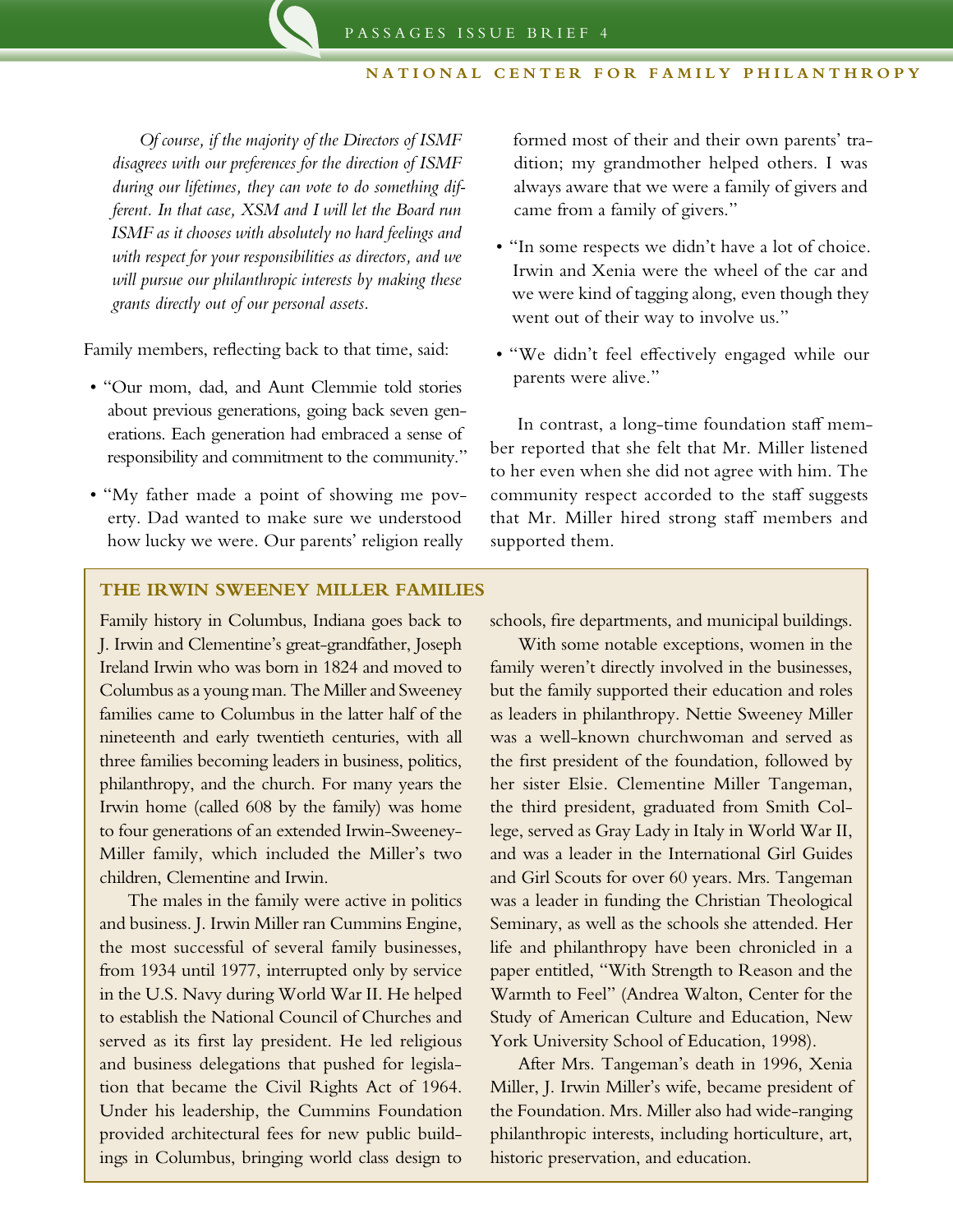#### **THE BEGINNING OF CHANGE**

In 2004, Mr. Miller died. His wife Xenia lived until 2008 but had been ill for some time and was no longer able to participate in the foundation. At the time of Mr. Miller's death, only one of the five Miller siblings lived in Columbus. Will Miller, the youngest of the five, and his wife Lynne Maguire were very actively involved in the Columbus community, Will as chairman and CEO of Irwin Financial Corporation and Lynne as vice president for planning and marketing at the Columbus regional hospital. The other four Miller siblings and John Tangeman, Clementine's stepson, had active careers and lives in other places.

A considerable portion of the foundation's assets remaining in 2005 had been left to the foundation through Mrs. Tangeman's estate. Although she did not legally limit her gift, she expressed a particular interest in funding in Bartholomew County where Columbus is located.



Elizabeth Clementine Miller Tangeman and her brother, J. Irwin Miller.

As I have observed in my work with other similar families, it takes some time for family members to develop new systems of working together after a strong entrepreneurial father dies. In many cases these strong men have been the center of decision making so that siblings don't learn to negotiate and work with each other. When the strong leader is no longer around, there is often some tension before new ways of working are developed. Mr. Miller had made Will, his youngest son, along with a non-family

member, the executors of his estate. However, there was not a succession plan or agreement in place about who would chair the foundation.

*Family members may want to step into that very powerful role, when, in fact, a better decision might be to define the role differently and agree to rotate leadership.* 

Initially, several Miller siblings were interested in chairing the foundation, and it seemed difficult to reach a consensus, a common occurrence after the death of a strong leader. Family members may want to step into that very powerful role, when, in fact, a better decision might be to define the role differently and agree to rotate leadership.

In the case of the Miller family, the board chose Lynne Maguire as interim chair, deferring the decision about a permanent chair. She already had strong leadership experience in organizations and planning, as well as in-depth knowledge of Columbus. Lynne's interim appointment ultimately extended through the foundation's spend down.

At the October 2004 meeting, with the encouragement of staff, the board agreed to appoint a planning committee to identify a consultant who would work with the family to help it develop a mission, direction, and strategy for the future of the foundation. At this point, family members didn't have a clear sense of their options and didn't really know what other family members might want to support. However, they feared that there would be differences, so they sought a consultant to help them manage those differences. At the same time, they were clear that they didn't want a consultant to "get in the way of the family members dealing with the issues themselves." They also wanted someone who would be perceived as neutral.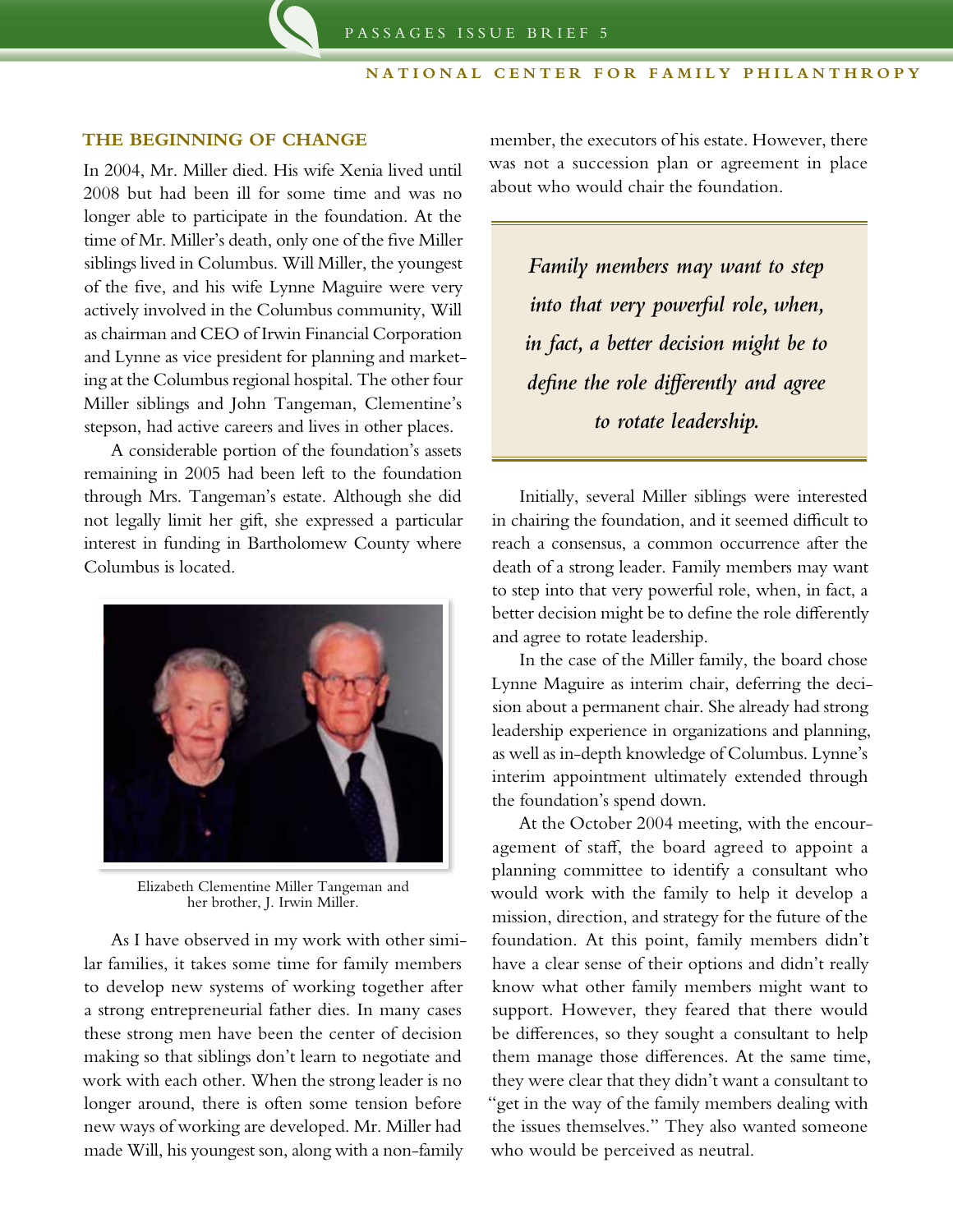#### **BEGINNING THE PLANNING PROCESS**

The staff developed a detailed request for proposal and identified possible consultants. The RFP asked for a timeline and a description of a specific process and deliverables. The planning committee interviewed several consultants by telephone and made a choice. My proposal was dated December 13, 2004 and I was quickly hired and began working with the foundation in late January 2005.

We agreed that I would interview all family board members before a May meeting. In addition, I went to Columbus for three days to interview community and nonprofit leaders. The planning committee had monthly discussions, reviewing questions to be used in the interviews, people to be interviewed, and materials that would be needed both for my background and for the board meeting. I will talk later about the staff roles in both the grant phase out and downtown redevelopment work, but it's important to underscore here that the staff's role was also critical at this point in preparing materials, making contacts for appointments, and paving the way for conversations.

#### **PREPARING FOR THE FIRST MEETING Getting Information from Key Community Leaders**

Because ISMF had been so active and important in the Columbus community, board members wanted the views of community members reflected in the strategic planning process. I interviewed key leaders as well as heads of nonprofits that had been supported by the foundation. Essentially, everyone said they would prefer that ISMF continue to function in the community much as it had in the past. Community leaders believed that ISMF's leadership role as well as its dollars had a significant impact on Columbus in the past and hoped that leadership and those resources would continue to be there to help Columbus in the years ahead.

Even when I asked several nonprofit leaders what they would do if they had to choose between getting a significant grant for their organization or having the foundation continue its presence in the community, they usually paused (I'm sure to dream about all those dollars), but ultimately said they wanted the foundation to continue to play a leadership role in the community.

#### **Getting Family Opinions**

The individual telephone interviews with family members turned out to be a critical element of the planning process. I reviewed a set of questions with the planning committee and then sent them in advance to each board member. These interviews were particularly critical because family members didn't realize that they actually had substantive agreement on several key issues. Two of these issues set the tone for the discussion:

- • Family members expressed a desire to fund predominantly in Bartholomew County. The major persuading factors were that Clementine Tangeman's bequest was a significant portion of the assets, and it was well known that she wanted to make a difference in the town where she grew up. Family members thought they could be more effective with the dollars available targeting the local community. In particular, the board wanted to solve the "problem" of the Commons and to provide support for the Irwin Gardens (more on both of these later).
- • Equally important, family members did not see the foundation fulfilling purposes that are important to some philanthropic families:
	- • Keeping the family connected. The family already stays connected through their property in Canada that has served over the years as a family gathering place in summer;
	- Funding the personal interests of family members. The family rejected this because of the strong interest to fund in Bartholomew County and the reality that only two family members lived there.
	- • Being a vehicle for involving the next generation. Although many philanthropic families have this as a key part of their initial thinking, the ISMF board did not see this in their future. One family member said, "I can't imagine bringing in the next [children of the current] generation. There aren't enough funds to spend the effort on it."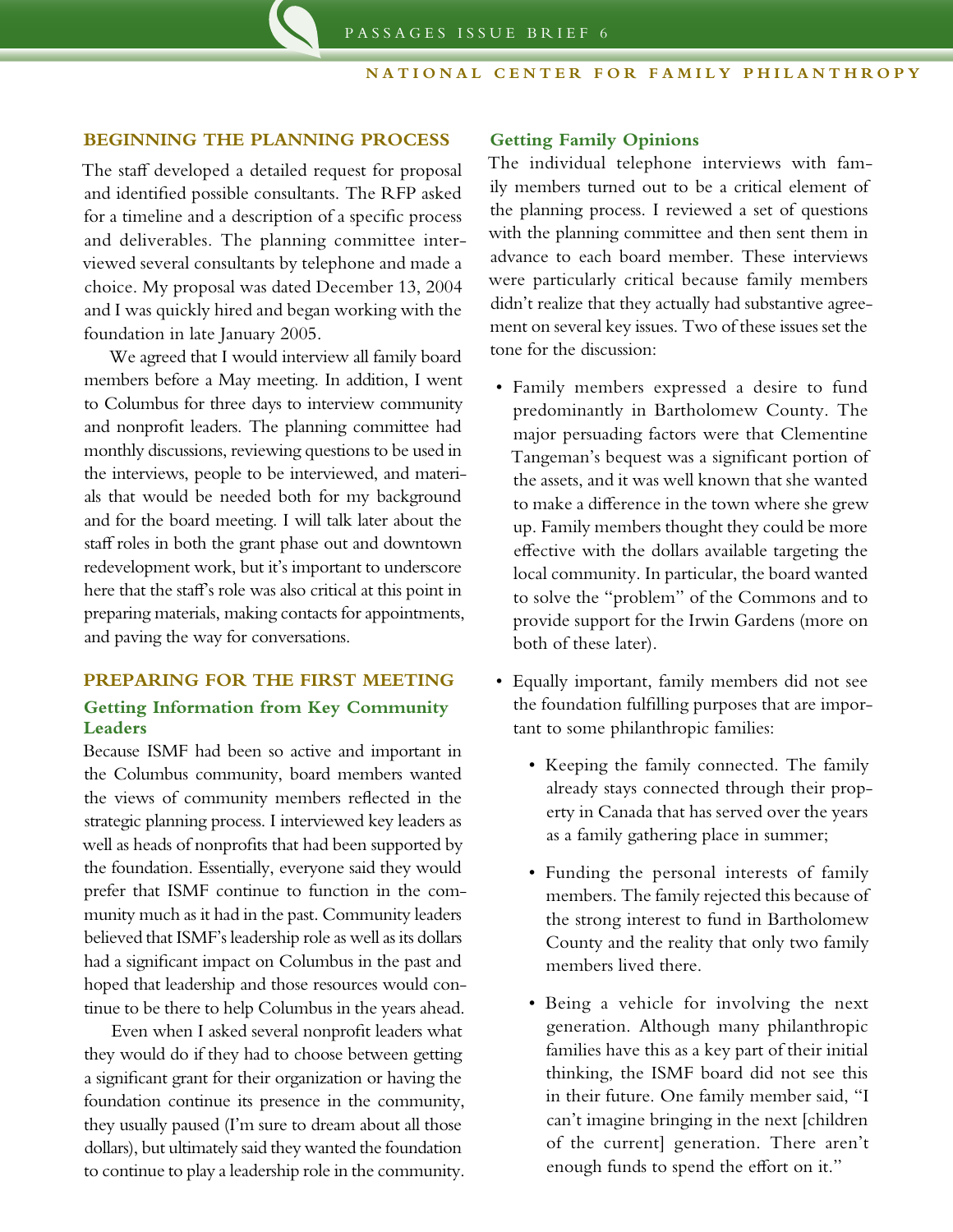#### **Defining Options for the Future**

I provided a summary of the board and community interviews to board members in advance. In that summary, and based on family member feedback, I suggested three primary options, not mutually exclusive:

- • Continue the foundation. Provide staffing and continue to support organizations in the community, either modestly, to exist in perpetuity, or with the intent of spending beyond income and ending the foundation after some set number of years.
- • Use the funds for a special purpose that might include continuing the foundation in a different form.
- Close down the foundation, by giving support to one major issue or project, endowing key organizations, or giving the funds to the local community foundation.

One key paragraph in my report to the board reflected on the relationships of family members:

*I want to point out that many of you believe your choice will ultimately depend on your capacity to work together. Although you all care about each other and have many warm personal relationships, your experience in working together as a group hasn't been good. A number of you will want to see evidence of a capacity to work together in order to consider any options that will require that. If you don't see that evidence, a number of you are more likely to prefer an option that will close out or change the foundation significantly.*

#### **MAKING CRITICAL DECISIONS**

In some families I have worked with, a quiet consensus begins emerging about the future of the foundation. Family members begin sharing visions of the future and defining them as they talk with each other. In other families that process doesn't take place easily without outside help. All families I know, including my own, tend to emphasize differences rather

than similarities. The Millers knew their differences but they weren't as aware that they also shared ideas about the future of the foundation.

Family members were initially somewhat surprised and relieved that they had the substantive agreement that I reported from the interviews: they wanted to keep the funding in Columbus/Bartholomew County and had little interest in continuing the foundation for future generations. Because of this initial understanding, board members were able to move more quickly to considering approaches to funding in Columbus/Bartholomew County. It also allowed them to make decisions at the May 2005 meeting that were significant and that set the tone for the remainder of the work.

The board agreed to three major actions:

- 1. *Develop a plan for the ISMF role in The Commons, The Commons Mall, and downtown.* This action was driven by a number of factors:
- • As noted above in the *Republic* article, the family had historically played a significant role in the downtown. However, downtown Columbus was suffering the ills of many small towns, with little parking space, hotels locating outside of town near the highways, empty storefronts, and diminishing downtown activity.
- The Commons, originally given to the Columbus community by Mrs. Tangeman and Mr. and Mrs. Miller, had deteriorated and was becoming difficult to manage. The very popular indoor playground was no longer considered safe by more recent standards, many of the businesses in the attached mall had left, and maintenance costs were increasing significantly. Although The Commons was still popular for large community gatherings it no longer suited many community needs.
- • A community group (Vision 20/20, co-chaired by Will Miller and the Mayor) was currently developing alternatives for the downtown.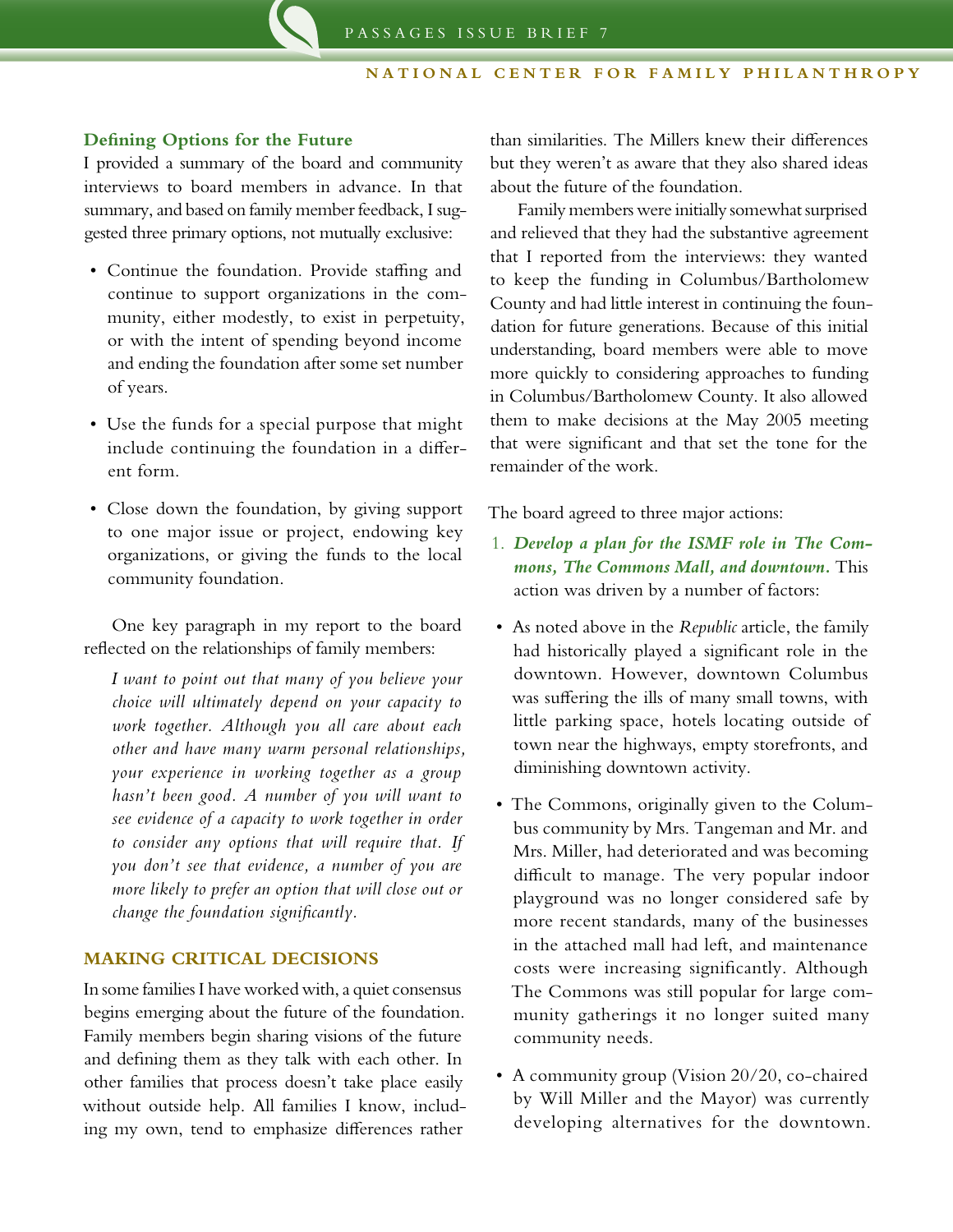The board saw this as an opportunity to fund a specific project that would fit within the downtown redevelopment holistically. Being a part of the Vision 20/20 group's overall strategy also fit with the foundation's history of respecting community leadership.

- Family members also saw an opportunity to leave a third generation legacy in the Columbus community. A major project in Columbus seemed consistent with the history of the founders, and would represent a way to use the foundation resources in the community of their origin.
- • Because family members had long been exposed to architectural concepts and development issues, they saw possibilities for the future of Columbus. They also shared a family vision of quality and community culture that they wanted to help maintain in Columbus.
- 2. *Phase out current grantmaking.* The board believed the ISMF grantmaking program had been very strong over the years but that continuing it in the same way wouldn't be feasible, given the desire to focus on downtown redevelopment. At this point, board members believed that while ISMF would have other priorities in the next few years, the foundation could return to grantmaking at a future time. In the meantime, family members felt it critical to close out current grantmaking in a fair, respectful way. They believed they could manage that process with current staff and then redeploy them to working with the downtown.
- The ISMF grantmaking program was heavily dependent on good staffing. Over the years, the foundation had been proactive in working with organizations and community issues. Organizations were helped and supported in many ways.
- Much of the funding for staffing and administrative, financial, and legal needs had come from the family office, predominantly supported by J.

Irwin and Xenia Miller. Family members realized that future funding for foundation support would need to change. Expenses for the foundation, which had been modest, would need to be significantly increased in order to maintain the current style of grantmaking.

*Family members were surprised and relieved that they had substantive agreement around the fact that they wanted to keep the funding in Columbus/ Bartholomew County and had little interest in continuing the foundation for future generations.*

- • The fact that most family members did not live in Columbus made it more difficult to envision a future with continued community grantmaking. The Miller family members who didn't live in Columbus returned regularly to visit their mother but didn't expect to have a strong tie after her lifetime. They had all seen the power of family involvement in the Columbus community but didn't see it continuing in the same way in their generation.
- 3. *Develop a plan that will sustain the properties that were important to Mrs. Tangeman, specifically the Gardens and her long-time home (called 608 by the family).* The board hoped to honor her interest by preserving the gardens and planning for the property she had owned.
- Although not a legal requirement, Mrs. Tangeman had expressed a desire that the Gardens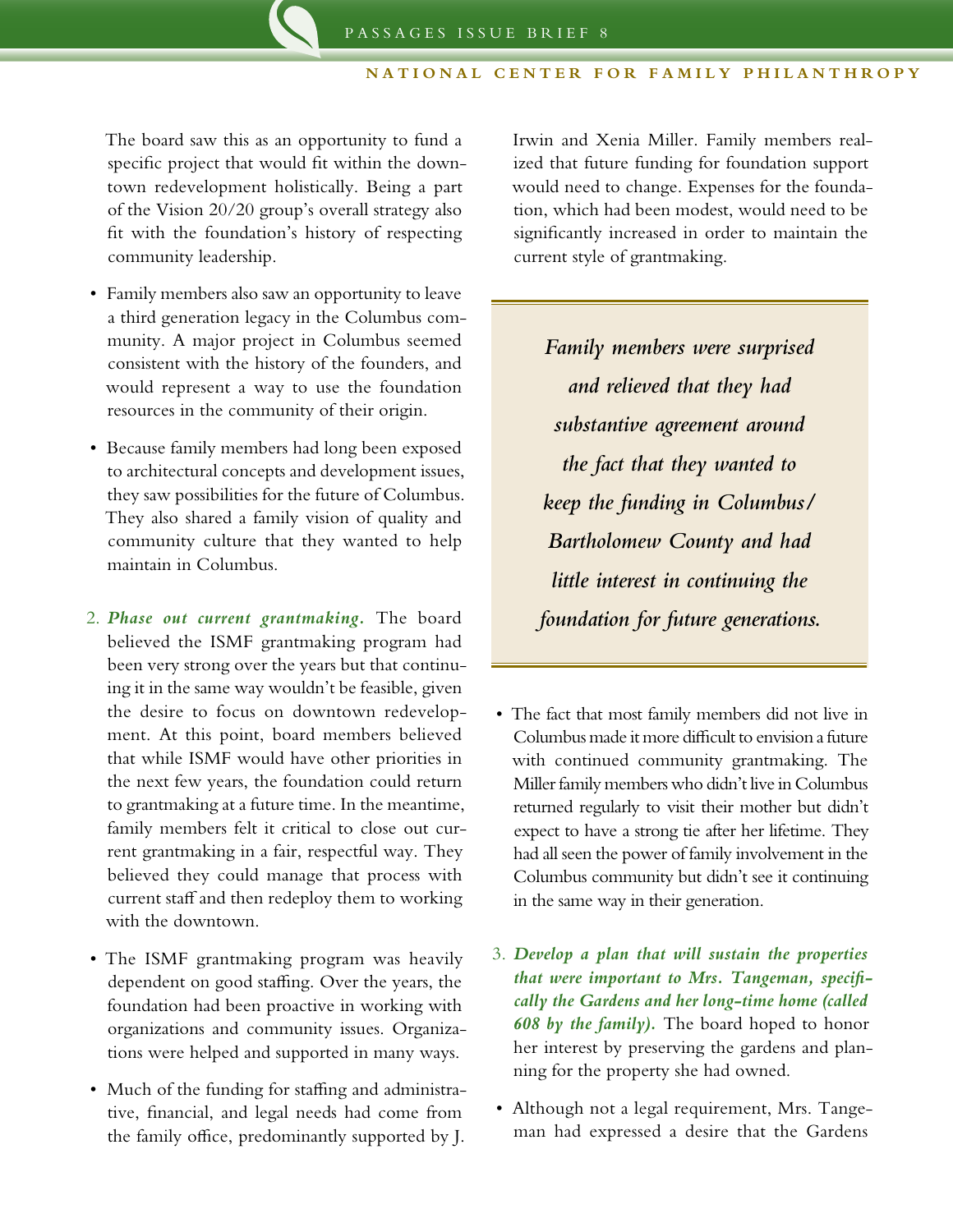*Board comments at the end of the meeting were quite positive, with most indicating energy and passion for the work that needed to be done.* 

next to her home continue to be available to the public at set times each week, as they had in her lifetime.

• Since the board was willing to endow the Gardens, it seemed initially there would be a number of options to make this possible.

Board subgroups were assigned for each of these three issues. The board also committed to openly communicating with the community, particularly with nonprofits that would be significantly affected.

The board did not officially agree to spend out at this point, although their actions implied a potentially significant expenditure. Board comments at the end of the meeting were quite positive, with most indicating energy and passion for the work that needed to be done. I saw their decisions being driven by a desire to leave a legacy from their generation that was in keeping with the legacy that their parents' generation had supported. The following comments from various family members are indicative of the level of emerging consensus about what was driving their decisions:

• "The process was crucial in helping us focus on what we agreed on. We were all worried about what we disagreed on. It might have taken us a long time to draw it out on our own with awkward board conversations."

- • "[Only one] of us lived there anymore. It's a local foundation. We're not a group that needs an institution to do our giving. We can find individual ways. We're much too different to want one institution."
- "Just wasn't much there, what could be done? It wasn't as if the younger Millers were each going to add (dollars) and blow it up to a larger capitalization."
- "I thought we did a good job of doing what he/they [Mr. and Mrs. Miller and Clementine Tangeman] probably would have wanted us to do. We helped the town; we carried on their vision for the downtown, all three cared very much for Columbus. They didn't want Columbus to become just another rural community but wanted better for it."
- • "We respected that Clemmie had given the money. Maybe we weren't as interested [in what she preferred], but the board did the right thing by respecting her wishes."

#### **PHASING OUT GRANTS**

In many ways, ISMF grantmaking was ahead of its time. J. Irwin Miller and Clementine Tangeman led efforts in the 1960s to support civil rights initiatives, including early work supporting the creation of the Children's Defense Fund, the Chicano Education Project, and the Black Women's Community Development Fund. They also formed an early grantmaking collaborative that included ISMF and two corporate entities related to the family: the Cummins Engine and Irwin Union Bank Foundations.

Even after the grantmaking became focused on Columbus in the 1970s, the Foundation looked at specific opportunities and needs beyond individual organizations. A summary of the grantmaking done in May 2005 describes the foundation's approach to grantmaking:

- Support of the work of an outstanding individual
- Identification of a need that the community ignores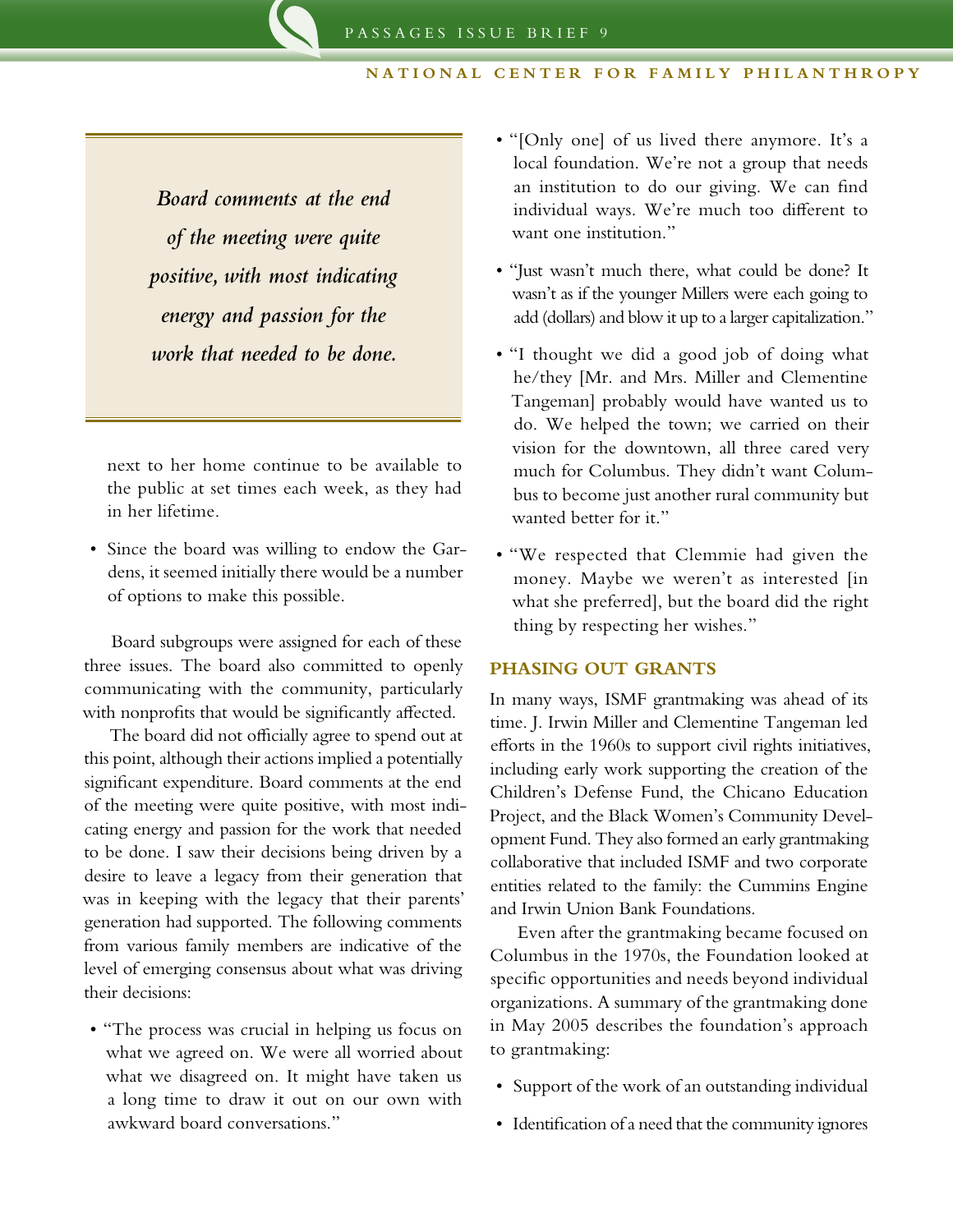- Identification of opportunities to combine services
- Response to a request for help in an area that is not popular.

One comment by a family member on past grantmaking summed up the foundation's grantmaking approach: *ISMF is willing to take risks others wouldn't because they weren't financially or socially acceptable. It has been patient capital, investing in something for the long run, stepping out on a limb for something that makes sense but may not be popular.*

The foundation's staff identified, nurtured, and even coordinated the grantmaking that implemented the standards set by the board. Like many families who also have a family office, almost all staff support was provided by the family office at no cost to the foundation. In this way, ISMF, despite being a relatively small foundation, was able to afford sophisticated and able staff and office support.

In September 2005, ISMF directors took another key step in phasing out grants, approving a declining grant schedule for the 12 organizations that had been receiving regular operating grants. Most of them were given a 3-5 year declining support schedule. The schedules were also worked out individually with each organization, although some adjustments were made as circumstances changed. The total estimated package was \$3 million.

#### **Communicating with Grantees**

The staff and board of the foundation recognized the importance of letting the community—and especially foundation grantees—know about their decisions. Indeed, as soon as the decision was made about the grants, ISMF invited the executive directors and board chairs of all the affected grantee organizations to a meeting with the board chair and primary ISMF staff. Since it was an ISMF tradition to meet with grantees in their offices, rather than make them come to the foundation offices, these two meetings took place at the United Way and the Columbus Philharmonic conference rooms.

 *The foundation's staff identified, nurtured, and even coordinated the grantmaking that implemented the standards set by the board. Like many families who also have a family office, almost all staff support was provided by the family office at no cost to the foundation.* 

As Em Rodway, the key grant staff person at the time, explained: "Of course they all came suspecting 'something' was up. I think they were very relieved to learn about the spend down (over 3-5 years) rather than an immediate shut down (which they feared). We wanted them together so that they would hear the same message and be able to ask questions. We also hoped that having two representatives from each organization would mean that the message was heard clearly. We had handouts, detailing the schedule of the spend down so there would be no confusion. What also helped, I think, was that they knew us, we had relationships with everyone in the room, and they knew we were trying to be as fair as possible."

The foundation's directness paid off. Years later, one of the grantees remembered that meeting: *They came in here, looked us in the eye and said this is what we are going to do. We felt respected by the way it was done. Everything was first class.*

In October 2005, the local paper carried an article and editorial, both supportive of the way the foundation was managing the grantmaking phase out and continuing to provide opportunities for current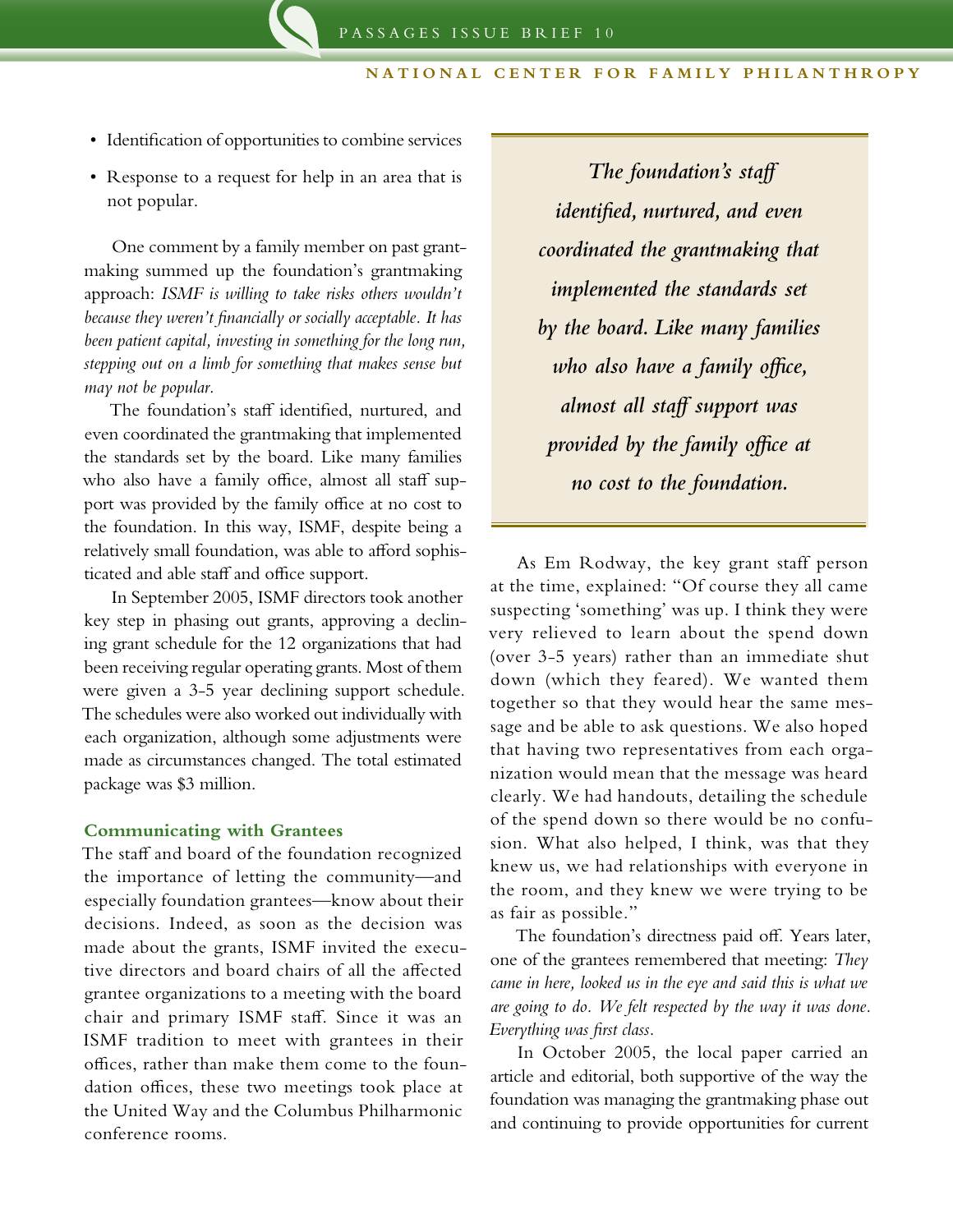grantees. They quoted several nonprofit leaders who were disappointed that the foundation was phasing out its grantmaking but pleased that their organizations would have an opportunity to receive grants on a declining schedule.

#### **The Technical Assistance Funds**

Although the phasing out of grantmaking was thoughtfully managed, not all of ISMF's efforts to cushion the blow to long-time grantees paid off. For example, ISMF set aside two funds to provide technical assistance to the organizations being phased out, one for social service agencies and another for the arts community, in both cases primarily to help raise other funds. Everyone had high hopes for these funds and worked hard to make them successful, but in the end neither achieved as much as expected. In spite of their similarities, the nonprofit organizations in each group also had significant differences. Each organization had limited staff resources and needed someone to help them do the work rather than teach them how to do it:

- The arts group hired a firm to help promote the activities of their organizations with some success.
- The social service group hired a fundraising firm to provide training and suggestions for grant proposal preparation. Although new opportunities were identified, no new money was raised. Each organization felt it needed a dedicated grant writer. However, none had the depth of staff for this resource and they were unable to determine how to share such a position.
- In looking back on this effort, the organizations, although grateful for the support, felt they spent a great deal of time trying to reconcile different needs without significant results.
- Ultimately, some of the arts funds that had been set aside were divided among the organizations with each providing a plan (such as promotion, donor software, etc.) for its respective portion of the funds.

#### **CREATING AN ENDURING LEGACY: THE COMMONS AND DOWNTOWN COLUMBUS**

#### *(see sidebar on page 17 for specific projects and timeline)*

A visitor to downtown Columbus sees a very different picture today from the one he or she would have seen in 2005. The central Commons building has been updated from the previous aging structure and is a thriving community gathering place with a very popular indoor playground. Parking is readily available, and there are new restaurants, a new downtown hotel, and people walking on the streets at lunchtime and in the evening.



The New Commons Mall, Columbus, Indiana

#### **The Foundation's Initial Strengths**

Everyone I talked with agreed that this change in downtown Columbus wouldn't have happened without the Miller family's focused investment and leadership. Certainly many others contributed to the changes. But the role of the family and foundation were key and essential. There were a number of factors that put the foundation in a position to play this key role:

• The community was in the process of a study about what was needed in the downtown. This study, co-chaired by Will Miller, allowed ISMF to respond legitimately to what the community said it wanted, rather than be seen as deciding for the community what was needed. Will's role in the community made his leadership significant and critical.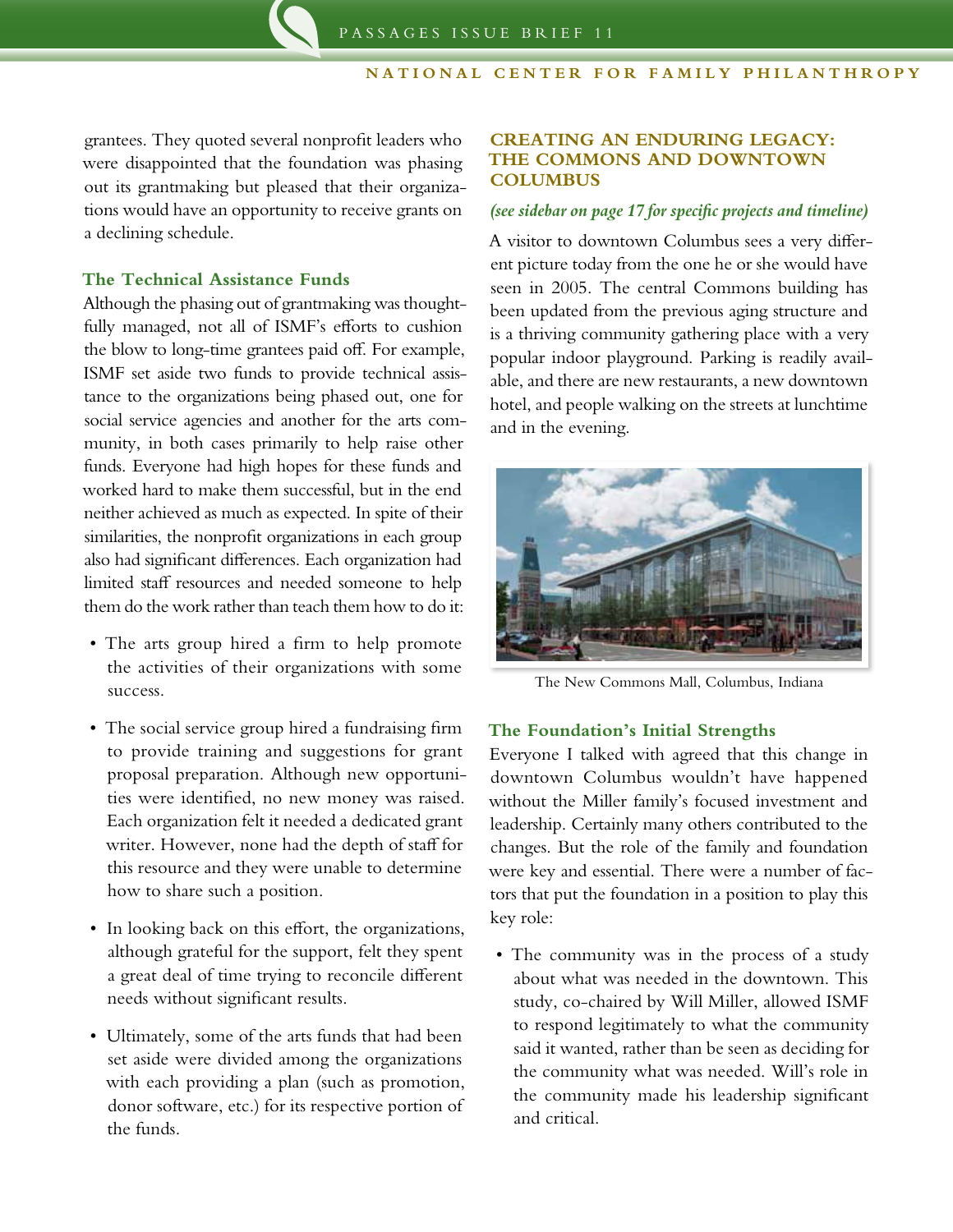• The family and ISMF were widely respected for their long history of philanthropy and leadership in the Columbus community over several generations.

> *The family felt responsible for the Commons. They recognized that it had become more of a liability than a strength downtown… they were willing to invest foundation resources in a first rate architect to do the initial planning for revitalization of the downtown and the Commons Mall.*

- The foundation staff was experienced and trusted in the community. Sarla Kalsi—president and CEO of the family office and executive director of the foundation for 36 years—was widely respected and very experienced. Sarla served on committees and led efforts for change. She was able to solve problems and suggest options when things got stuck, as they can often do in a community with many differing interests and perspectives. Sarla also understood the importance of having the community involved in the decision making process. In addition to Sarla, the foundation had very able legal and financial support, and was willing to bring in other consultants and staff as necessary.
- • Mrs. Tangeman had left the foundation a number of pieces of property downtown, some of which were leveraged to provide support for the new efforts.

• The family felt responsible for the Commons. They recognized that it had become more of a liability than a strength downtown and, in the tradition of the family, they were willing to invest foundation resources in a first rate architect (Koetter Kim & Associates) to do the initial planning for revitalization of the downtown and the Commons Mall.

#### **Other Factors that Led to Success… and Some that Slowed Progress**

There were several other critical factors that ultimately led to the successes in Columbus:

- • Cummins Engine Co. respected the work that was going on in the community and recommitted to Columbus as a training and resource center for its employees worldwide, ultimately locating several hundred additional employees in a new office building in the downtown.
- • The mayor, City Council, and Downtown Redevelopment Commission were all willing to be creative in their approaches to redevelopment and their use of public money, land, and resources.
- Many community leaders were willing to provide support for solutions and parts of the renewal.
- Foundation contributions were a significant, but ultimately small portion of the more than \$141 million invested in downtown projects from 2008-2013. Public funds provided more than \$26 million, private sources over \$109 million, and ISMF approximately \$11 million.

And there were several factors that significantly slowed progress:

- • A major retailer who was unhappy with the downtown redevelopment plans filed for an injunction.
- • A group of taxpayers protested against the city's proposed tax increase to pay for The Commons, and it was eventually defeated.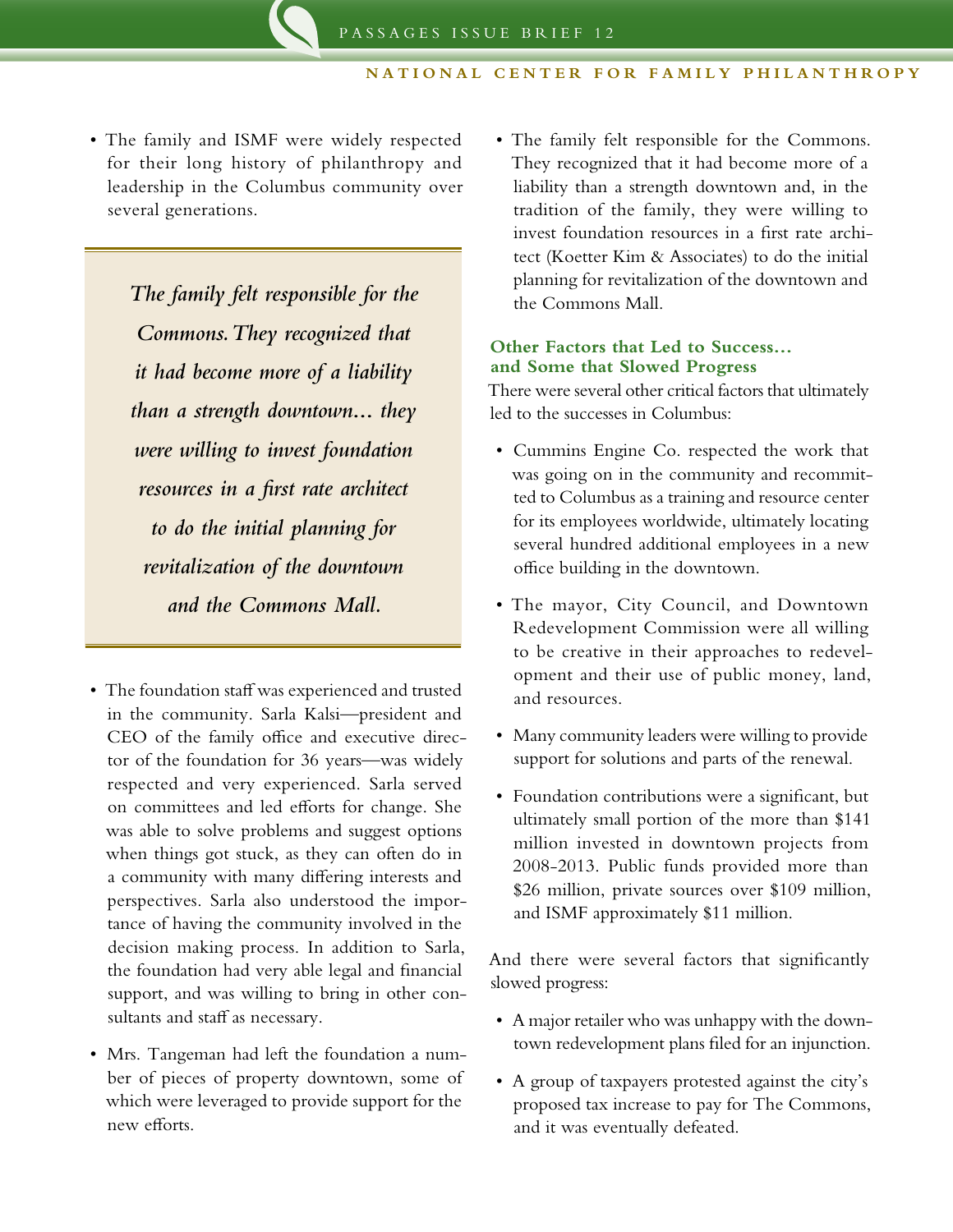#### **The Foundation's Role in the Process of Change**

The story of Columbus' redevelopment deserves its own documentation and analysis. My purpose here is to show the role of the foundation and the family in the change so that other families considering a major project might learn from this example. As community members noted, the change could not have happened without ISMF and family leadership. But family members also know it wouldn't have happened without the involvement of many others, and a bit of luck, as one said.

- • ISMF trustees made a clear commitment to allocate significant resources to the downtown and made their commitment public. This action provided support to the work of the Vision 20/20 group and made the potential changes seem possible.
- • ISMF often paid for the studies that made new options or ideas viable. They supported the Vision 20/20 strategic planning effort and two major architectural studies by Koetter Kim & Associates.
- • At each step, a clear communication plan was developed with messages and spokespersons.
- The trustees were willing to take risks, often by becoming involved in rather complex property and equity arrangements. As one trustee put it:

"We provided the risk capital. The downtown redevelopment plan was predicated on the idea that the governmental and philanthropic dollars would be used to bear the risks that the market itself would not cover, to the point where it would create a critical mass, and money would come for investment through the normal market mechanisms."

• ISMF trustees were able to keep the vision or end point in mind and were flexible as situations and possibilities changed.

"Willingness to listen and learn as we went along, to modify. We followed the traditions

*Board members brought many talents to the table. There was experience in the law, architecture, and economic development. They cared about Columbus and were willing to get involved.*

of the foundation to listen to the community rather than impose what we wanted to do."

"Be flexible along the way; we kept changing the rank order of things."

• Part of the ISMF tradition was to invest in outstanding individuals. This continued as the staff identified partners and resources that would provide leadership to various parts of the redevelopment.

"In a normal market we would have said, "let's put the hotels at the interstate, the return on our investment appears better." By providing the land and finding Tim Dora, an experienced hotel developer and operator who was willing to take an extra level of risk to put in place the first downtown hotel, we created a changed picture that began the process of allowing people to understand what the potential in this plan really was."

- The staff worked closely with a very able Redevelopment Commission that was also willing to think creatively about the use of resources.
- • The Columbus family members, Will and Lynne, plus the staff, were available to meet regularly with key people and be directly involved in discussions and decisions. Other family members participated in the decisionmaking at key times so the community saw their clear intention and support.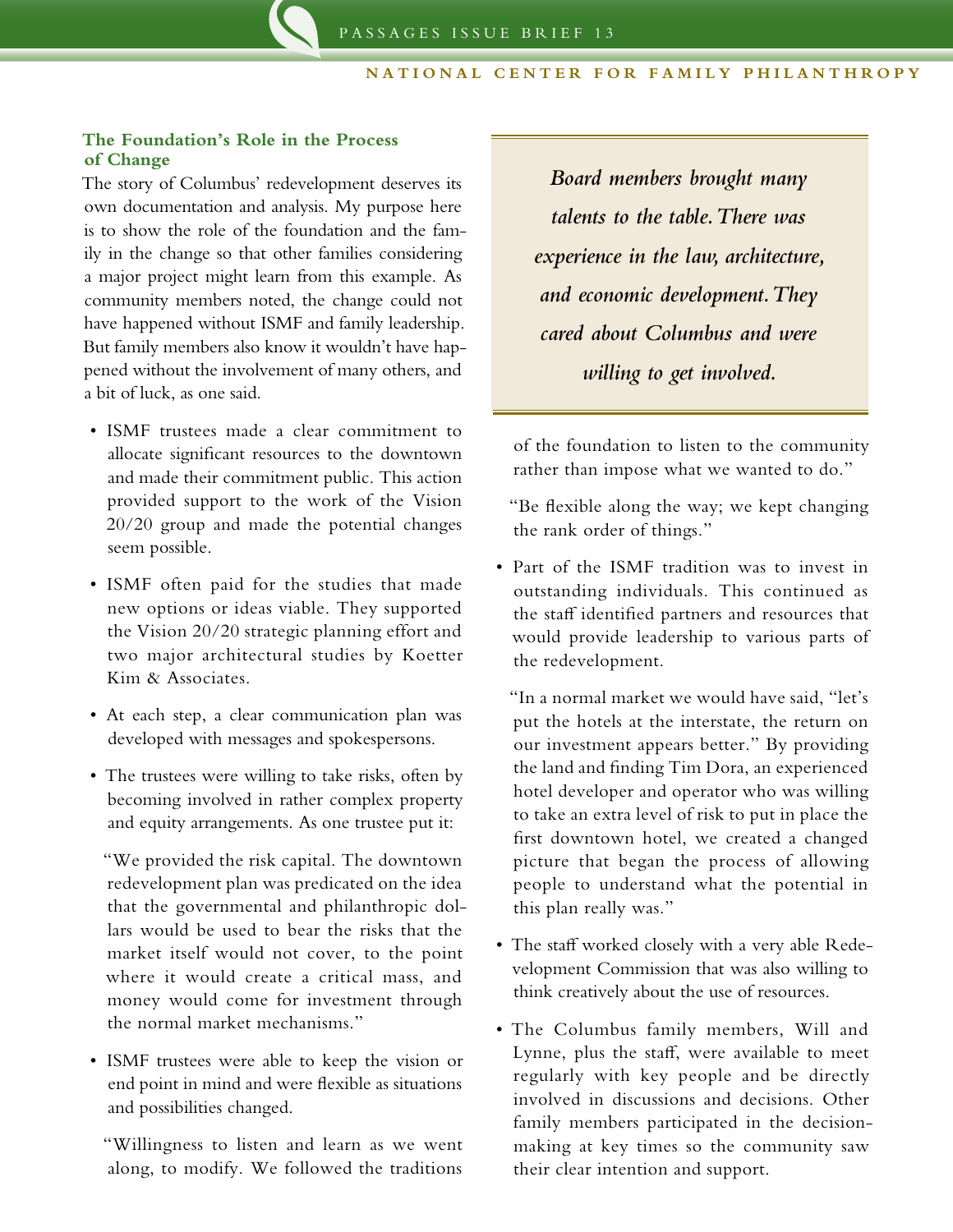• Board members (including the in-laws) brought many talents to the table. There was experience in the law, architecture, and economic development. They cared about Columbus and were willing to get involved.

#### **Community Voices**

The following statements by community members illustrate the importance of the involvement of the foundation, family, and staff.

"ISMF leaders had a vision and they made an investment… they were smart enough to bring the right people in the room. The city, county, private, and public all came together. They were the initial catalyst. They collaborated with other existing foundations and asked: how can we work together for the community? You felt as if you weren't alone."

"Family involvement, especially Will, was key. Doors opened that you wouldn't be able to open on your own."

"ISMF staff has special abilities, rallied others to the cause, underwrote the cost of studies, so that information was available without first reaching a public consensus. They were willing to make decisions. They listened at every step of the way."

"An important ability to be a risk taker, frontending studies for community buy in. Willing to take some heat. Foundation did not waiver; it was committed to the community. Also a fluid process which responded to opportunity."

"Cummins wouldn't have made the commitment [to locate a new office building here] otherwise. They did it because things were happening in the downtown."

"They [the family] wanted it to end well and it did. We all have positive feelings."

"They did the nitty gritty work, but everything they did was high quality."

"It wasn't just the money. It was leadership, thinking big, and energy. The foundation was in the middle of things. We're now missing [the foundation] at the table [due to the spending down]."

#### **DECISIONS ABOUT OTHER FOUNDATION RESPONSIBILITIES**

The family faced several other decisions which ultimately affected their overall planning and thinking for the spend out of the foundation. In particular, there were two family houses in Columbus, each with a significant garden, the future of which needed to be determined.

The first was the Irwin Home and Gardens (also known as 608), located in downtown Columbus. It had been the home to seven generations of the family, including Mr. Miller and Mrs. Tangeman in their childhoods. Mrs. Tangeman had hoped to preserve as a public amenity the Irwin Gardens which, although private, had been open to the public one day each week and were often used for special events.



Irwin Home and Gardens in Columbus, Indiana

The second was the Miller House and Gardens (known within the family as 2760), the home of Irwin and Xenia Miller in which the current generation grew up and located a few miles from downtown. The home, commissioned in 1953,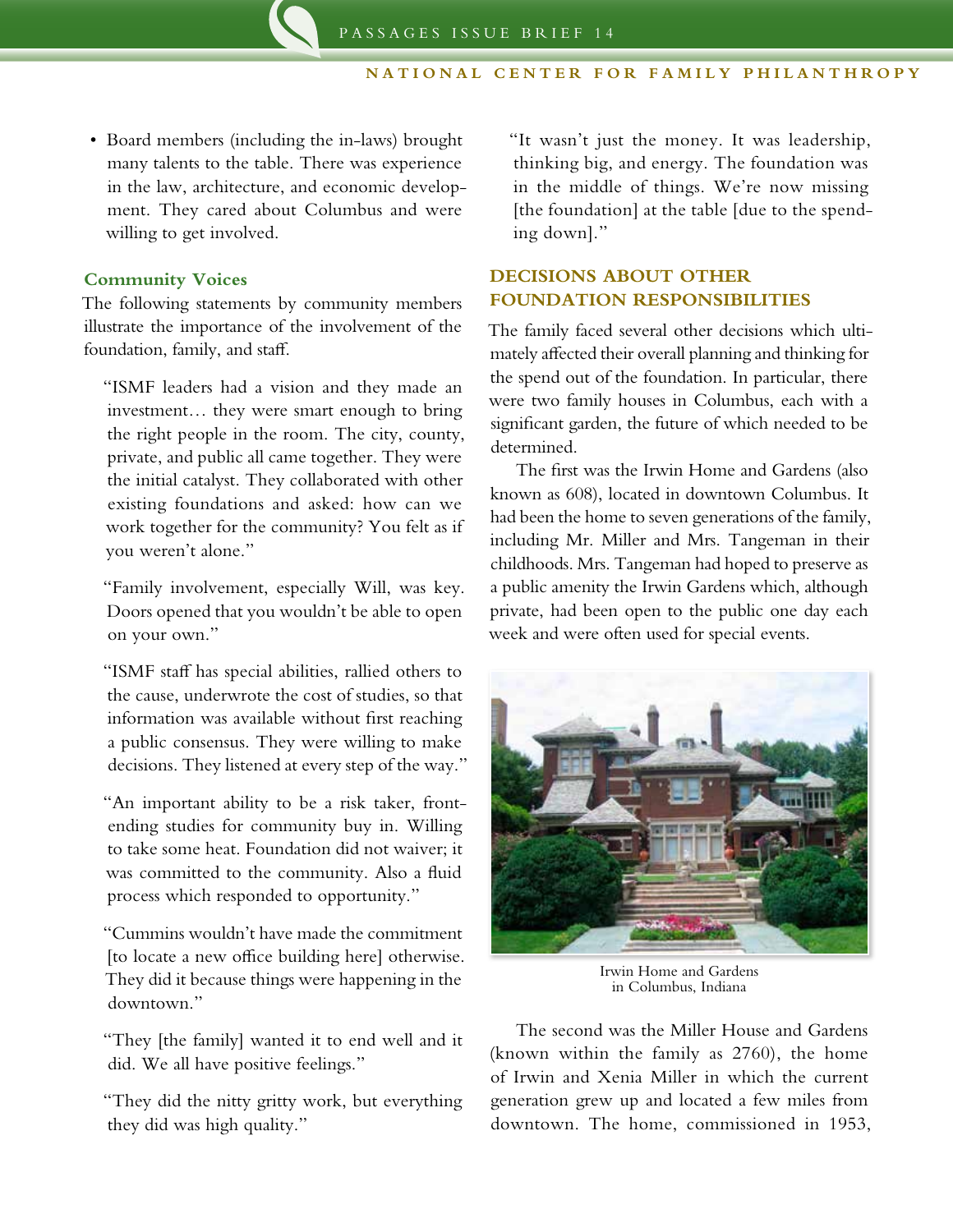was a collaboration of three of the most prominent mid-century modern designers in the U.S.: architect Eero Saarinen, landscape architect Dan Kiley, and interior designer Alexander Girard. In 2000, the house became the first National Historic landmark to receive its designation while one of its designers, Dan Kiley, was still living and while still occupied by its original owners. After Mr. Miller's death, but while Mrs. Miller was still living there, the Miller House and Gardens were put in a trust.



Miller House and Gardens in Columbus, Indiana

The foundation convened a group of architects, preservationists, museum directors, and architectural historians to explore alternatives for the ultimate stewardship of both properties. Family members cite this information session as very helpful in "understanding what we could and couldn't do."

Although family members were willing to consider donating the Irwin Home and Gardens to a nonprofit and (through the foundation) providing an endowment for the Gardens, it turned out that there was no viable organization willing to assume the responsibility for them.

The family and staff explored a number of options with the Visitor's Center and Park Department but weren't able to find any workable solutions. The property was ultimately sold and is currently a bed and breakfast, The Inn at Irwin Gardens, with rooms named for family members. In the words of a family member, *I don't know if we could have done anything differently; maybe we could have saved 608 and preserved the Gardens. I don't think Aunt Clemmie would have been unhappy with the way it turned out. She was practical.*

The Miller House and Gardens were ultimately given to the Indianapolis Museum of Art and are available for tours through the Columbus Area Visitors Center. The trust that was created during Mrs. Miller's lifetime permitted the family to work this out even though only four of the five siblings agreed to donate their share of the property. An endowment for the maintenance of the property was provided by Irwin-Sweeney-Miller Foundation and gifts to support programming came from the Cummins Foundation. This decision, in fact, was consistent with the family's interest in supporting Columbus, since the Miller House and Garden is now a major community attraction. It also supports the larger architectural scene in Columbus which draws tens of thousands of visitors yearly.

#### **FAMILY REFLECTIONS ON THE SPEND DOWN**

Family members reflected on their decision to make a strategic investment in Columbus and spend down the assets of the foundation as well as their experience in the process:

- "We actually ended up having a pretty good time on some of these things, (such as) meetings with architects. We had some disagreements, but for the most part those were handled well. All and all we were becoming more and more skilled in dealing with each other. I thought it was going to be a pretty miserable experience, but it wasn't."
- • "It was the right decision, unless we were personally going to contribute to the foundation. We didn't want our siblings 'yeaing' or 'naying' our personal decisions."
- • "Principles were laid down early. The family splitting up the money doesn't make any sense in our mythology. It isn't your money, so it doesn't compute. If that mythology isn't already there, making it up from whole cloth would be tough."
- • "We had a credible opportunity to do a lot of good. And we really didn't want to keep having to make decisions together."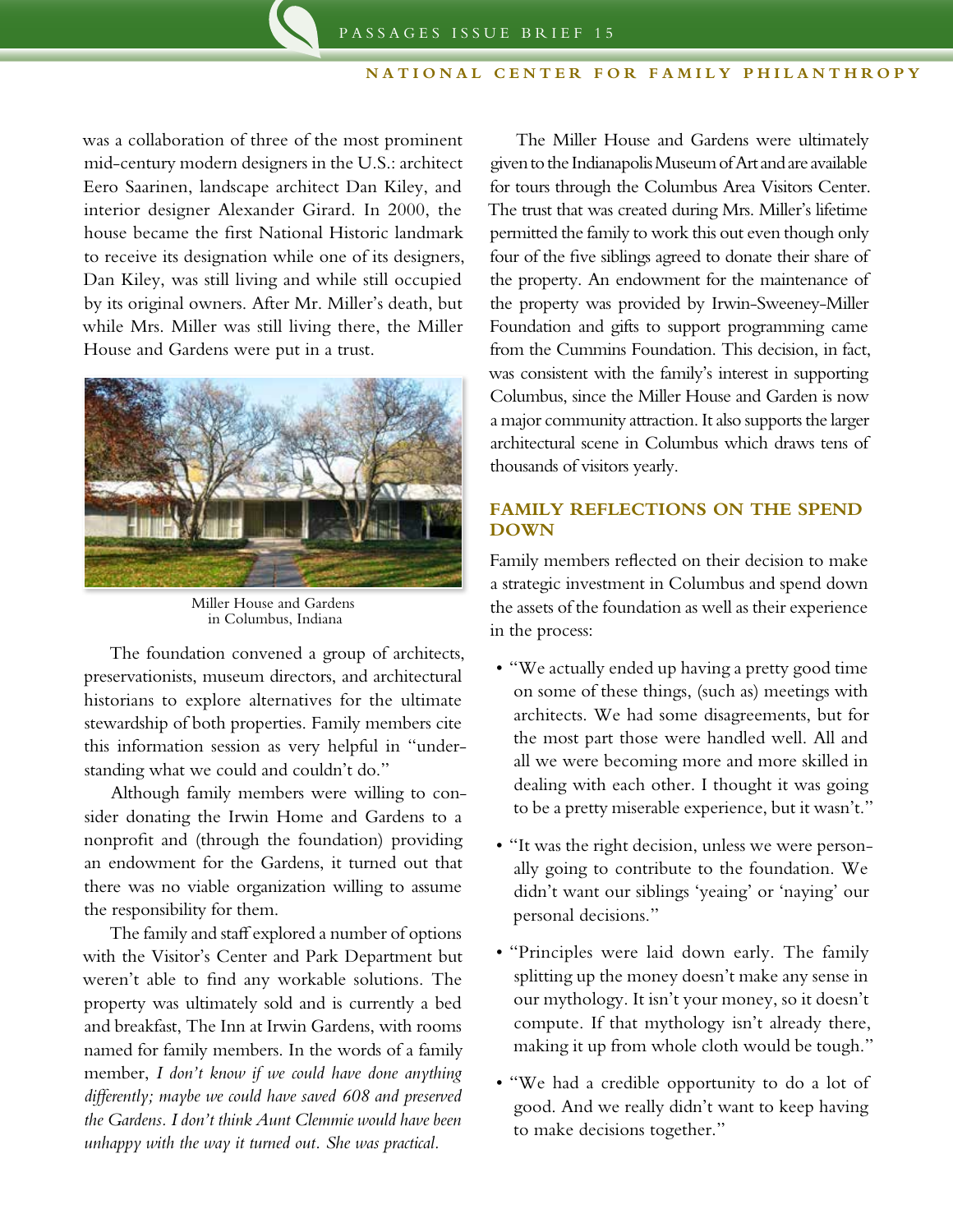Although all the board members were initially supportive of the decisions and direction for the future of the foundation, one sibling eventually became unhappy with what was being done. Hugh Miller said, *in retrospect, we could have done much more with those funds if we had broadened our vision and scope to see beyond the minimal agenda of getting out of town.* 

The hope of some family members was that the work with the foundation would also help family members work with each other more productively on issues related to the family home and estate. Although everyone believes that was true to some extent, Hugh became alienated from the family after he filed a suit to contest how his mother's affairs were being managed following his father's death and ultimately the management of her estate as well. He also resigned from the foundation board in 2010. Again, Hugh's reflections:

*In a situation like this, where it is a new generation taking over, you inherit some of the good ideas, the publicity of the successes, but you also get their way of operating and set of problems that their ways of thinking never solved.*

I also asked what advice family members would give to other family foundations facing similar divisions among siblings that emerge following the death of their parents:

- • "Hire an outside consultant who can help work out issues. Go with the flow; do what's practical and what's feasible. Respond to your own circumstances. Look around to see what you can do."
- "Honor your past but don't be bound by it. Times change. We wanted to honor the legacy in a way that allowed us to close the foundation. Not enough people think about spending down, balancing ongoing operations versus having a big impact."
- "In the context of your own family you have to make sure there is a process that includes everybody's voice. The definition of consensus which you [the consultant] gave us early on was really help-

ful. The hard question is, can you find the common denominator, a substantive place where everyone can see value. Place based philanthropy, knowing the players, and finding a moment in time where there was a big opportunity to make a difference."

• Advice from staff: *Be the driver but do it in the background. Be as inclusive as you possibly can. This is really hard work and can be easily derailed; it's not for the faint hearted. Takes a long time, and requires stick-to-itiveness.*

#### **FINAL OBSERVATIONS AND SUMMARY**

One of the things we know about family foundations is that a family's history and culture often play a very important role in the direction and governance of family foundations. The Miller/Tangeman family's style was to emphasize leadership (and funding) by the senior generation. Although the next generation was included on the foundation board, they were not involved in significant ways in the foundation. J. Irwin Miller didn't prescribe future leadership for the foundation, but he passed on most of his other leadership roles to his youngest son, Will.

When the time came for their leadership in the foundation, the siblings had very little experience at working together. Several had gone to boarding school so hadn't even shared many growing up experiences. The family placed a high value on philanthropy and taught it by example to the next generation. But J. Irwin Miller's way of managing and running the foundation did not give the next generation experience in working together in philanthropy.

In addition, a philanthropy style that expects each generation to contribute to its own causes may tend to lead toward family members doing separate rather than joint philanthropy. In a note in 1996, J. Irwin Miller said that the family and foundation had contributed over \$146 million to philanthropy. The family tradition was for family members to fund and lead philanthropy efforts in their lifetime. This mirrors the trend today of donors being more active in philanthropy while they are alive. It might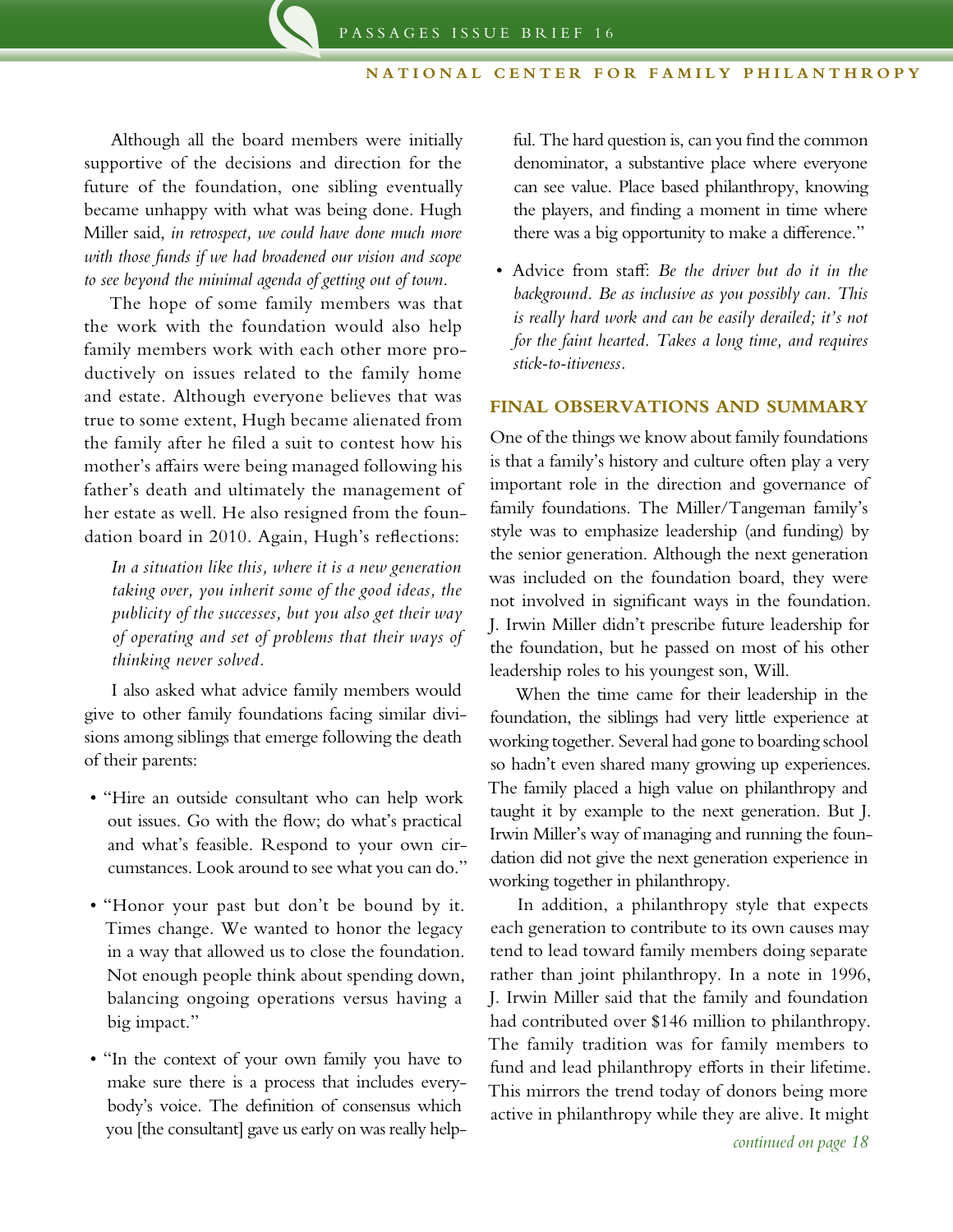#### **Timeline for ISMF Role in The Commons and Other Columbus Downtown Development**

| 2004 | Irwin Miller passes away. ISMF Directors decide to engage a consultant to help them with strategy<br>$\bullet$<br>for future grantmaking.                                                                                                                                                                                                                                                                                                                |
|------|----------------------------------------------------------------------------------------------------------------------------------------------------------------------------------------------------------------------------------------------------------------------------------------------------------------------------------------------------------------------------------------------------------------------------------------------------------|
|      | Redevelopment Commission of Columbus engages Development Concepts, Inc. (DCI) to develop a<br>$\bullet$<br>Downtown Columbus Strategic Plan. Mayor Fred Armstrong and Will Miller are co-chairs of Vision<br>20/20 Steering Committee, a group of community leaders who are charged with receiving input from<br>the community and helping to shape the strategic plan.                                                                                  |
| 2005 | Several planning meetings with the consultant result in a unanimous decision by ISMF directors to<br>$\bullet$<br>support the Vision 20/20 strategic plan which includes addressing the future of The Commons Mall<br>owned by ISMF and located in the heart of the downtown. ISMF board owns other strategic real<br>estate in this area and agrees to direct the bulk of its assets on Vision 20/20 projects subject to approval<br>by legal counsel.  |
| 2006 | ISMF Board meets with legal counsel to discuss the proposed decisions regarding downtown projects.<br>$\bullet$<br>Board proceeds with implementation based on advice from legal counsel. Hotel Indigo project<br>approved subject to City building parking garage.                                                                                                                                                                                      |
| 2007 | Sears unhappy with downtown redevelopment plans regarding hotel and related parking lot and files<br>$\bullet$<br>lawsuit against ISMF. After few months, Sears drops lawsuit. Hotel Indigo and Jackson St. parking<br>garage construction starts.<br>Board approves funding for The Commons with expectation of additional funds from Heritage Fund,<br>$\bullet$<br>the city, and private citizens.                                                    |
| 2008 | Cummins makes decision to bring 500 professional employees to downtown office building. State and<br>$\bullet$<br>city agree to build another parking garage on 2nd and Jackson Streets.                                                                                                                                                                                                                                                                 |
|      | Demolition of The Commons and The Commons Mall.<br>$\bullet$                                                                                                                                                                                                                                                                                                                                                                                             |
|      | Hotel Indigo and Jackson Street Parking Garage open.<br>$\bullet$                                                                                                                                                                                                                                                                                                                                                                                        |
|      | Severe flooding in Columbus and Bartholomew County places downtown projects on hold.<br>$\bullet$                                                                                                                                                                                                                                                                                                                                                        |
|      | Public announcement of donation of the Miller House and Garden by 4 out of 5 Miller family<br>$\bullet$<br>members. ISMF pledges \$5 million endowment.                                                                                                                                                                                                                                                                                                  |
| 2009 | City Council unanimously approves \$9 million of bonds for \$18 million The Commons Project.<br>$\bullet$<br>Balance of the funds to come from local foundations and the public.                                                                                                                                                                                                                                                                         |
|      | 120 signatures are turned in to force a remonstrance against the construction of The Commons. At<br>$\bullet$<br>the end of a 30-day period, The Commons supporters have 9,580 signatures versus 580 turned in by<br>opponents.                                                                                                                                                                                                                          |
|      | The city awards the construction project to a local builder.<br>$\bullet$                                                                                                                                                                                                                                                                                                                                                                                |
|      | Jackson Street, which was closed as part of The Commons Mall, is donated back to the city. The<br>Commons Mall west of the street receives a face-lift as it now will open onto a street instead of a<br>part of an indoor mall. ISMF invests over \$2 million in this project which will then be donated to a<br>public organization (donated to the Columbus Capital Foundation in 2011 along with \$800,000 to<br>The Heritage Fund for maintenance). |
| 2011 | Cummins decides to add additional employees in Columbus and authorizes Dora Bros. to build a<br>$\bullet$<br>second office building adjacent to the one completed in 2009. Cummins builds a parking garage on<br>7th and Jackson to provide parking for employees.<br>Public dedication and opening of the new Commons.<br>$\bullet$                                                                                                                     |
| 2012 | City starts Fourth Street and Jackson Street reconstruction projects.<br>$\bullet$                                                                                                                                                                                                                                                                                                                                                                       |
|      | Cummins garage completed.<br>$\bullet$                                                                                                                                                                                                                                                                                                                                                                                                                   |
| 2013 | Cummins office building completed.<br>$\bullet$                                                                                                                                                                                                                                                                                                                                                                                                          |
|      | Coles Apartments completed.<br>$\bullet$                                                                                                                                                                                                                                                                                                                                                                                                                 |
|      | Fourth Street and Jackson Street open.<br>$\bullet$                                                                                                                                                                                                                                                                                                                                                                                                      |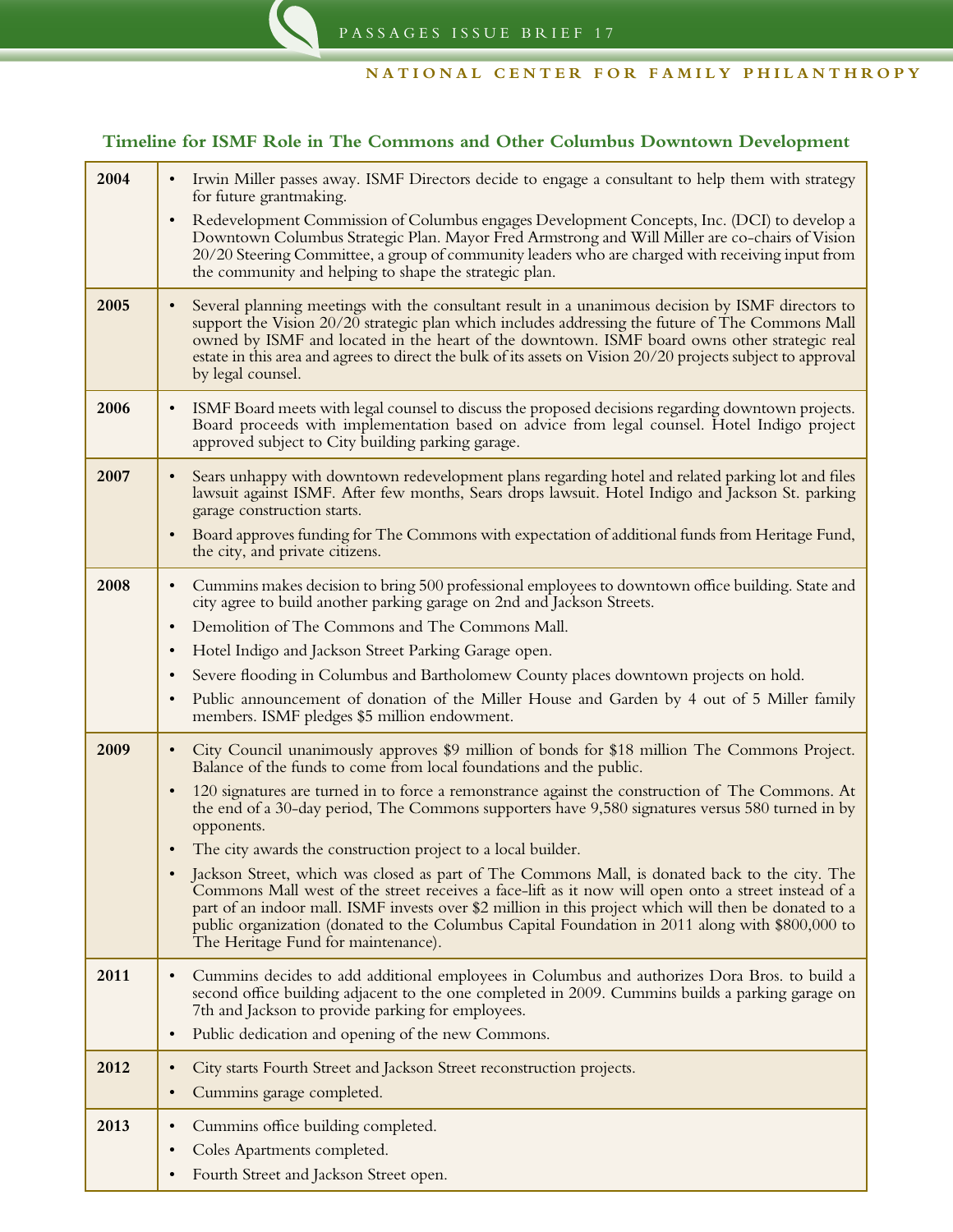be argued that although there was no suggestion of spend down by the previous generation, their model of grantmaking was consistent with spend down: spending the money given by the previous generation in ways that was consistent with their grantmaking. Families continuing over time usually find ways to respect the values of the previous generations while interpreting the grantmaking in ways that reflect current family interests and community needs.

For the Miller/Tangeman families, legacy was very important. The ISMF board took the interests of the donors very seriously in its spend down. Anyone looking at the history of J. Irwin Miller, Xenia Miller, or Clementine Tangeman would see that ISMF's leadership and strategic funding for Columbus was very much in the pattern and character of the donors. The Columbus, Indiana community has benefited enormously from each generation of the family's philanthropic leadership. I didn't know the Millers or Mrs. Tangeman but can only imagine they would be very pleased and proud of the contribution of their descendants.

#### **ADDITIONAL RESOURCES ON LIMITED LIFE FOUNDATIONS AND SPENDING OUT**

Fleishman, Joel L., 2010. *First Annual Report to The AVI CHAI Foundation on the Progress of its Decision to Spend Down.* Durham, NC: Center for Strategic Philanthropy and Civil Society, Sanford School of Public Policy, Duke University.

Fleishman, Joel L., 2011. *Shifting the Spend-Down into High Gear: A Foundation Begins Implementing Its Strategy: Year Three Report on the Concluding Years of the AVI CHAI Foundation.* Durham, NC: Center for Strategic Philanthropy and Civil Society, Sanford School of Public Policy, Duke University.

Fleishman, Joel L., 2011. *Gearing Up to Spend Down: A Foundation in the Midst of Paradigm Shifts: Year Two Report on the Concluding Years of the AVI CHAI Foundation.* Durham, NC: Center for Strategic

Philanthropy and Civil Society, Sanford School of Public Policy, Duke University.

Hamilton, Charles H., 2011. "Payout Redux," in *Emerging Questions on Liberality and Social Thought: Conversations on Philanthropy*, Volume VIII.

National Center for Family Philanthropy, 2013. *The Power of Urgency: The Eckerd Family Foundation's Limited Life Approach.* Washington, DC: National Center for Family Philanthropy

Ostrower, Francie, 2009. *Limited Life Foundations: Motivations, Experiences, and Strategies,.* Washington, DC: Center on Nonprofits and Philanthropy, The Urban Institute.

Proscio, Tony, 2012. *Winding Down The Atlantic Philanthropies: 2009-2010: Beginning the Endgame.*  Durham, NC: Center for Strategic Philanthropy and Civil Society, Sanford School of Public Policy, Duke University.

Proscio, Tony, 2010. *Winding Down The Atlantic Philanthropies: The First Eight Years: 2001-2009.*  Durham, NC: Center for Strategic Philanthropy and Civil Society, Sanford School of Public Policy, Duke University.

Renz, Loren and Wolcheck, David, 2009. *Perpetuity or Limited Lifespan: How Do Family Foundations Decide: Intentions, Practices, and Attitudes.* New York, NY: Foundation Center.

Stone, Deanne, 2005. *Alternatives to Perpetuity: A Conversation Every Foundation Should Have.* Washington, DC: National Center for Family Philanthropy.

For additional information, please visit the National Center's Special Focus Area on this topic at www.ncfp.org or the Duke University's Center for Strategic Philanthropy and Civil Society's special [Project on Spend-Down at the AVI CHAI Founda](http://cspcs.sanford.duke.edu/content/project-spend-down-avi-chai-foundation-and-atlantic-philanthropies)[tion and The Atlantic Philanthropies](http://cspcs.sanford.duke.edu/content/project-spend-down-avi-chai-foundation-and-atlantic-philanthropies).